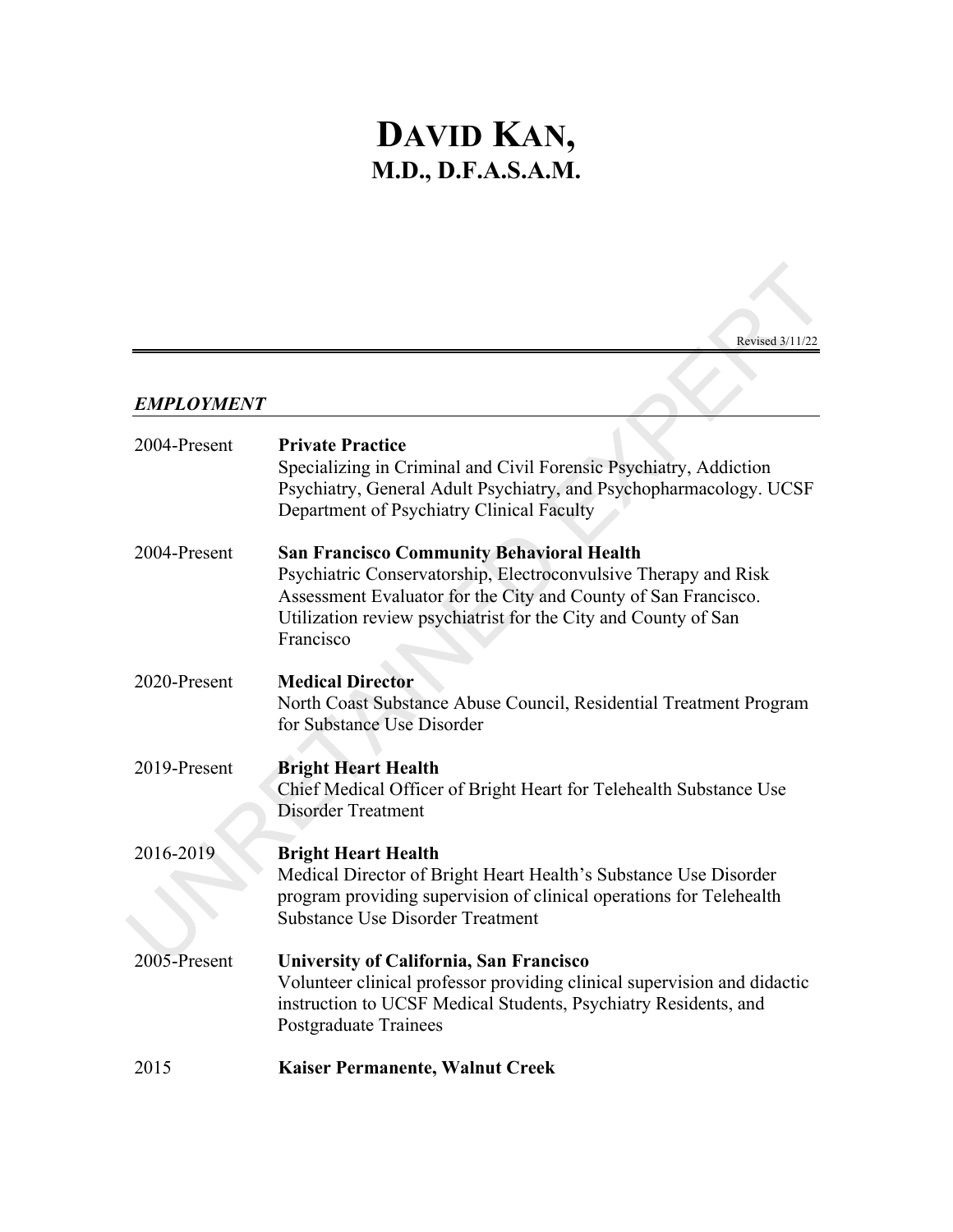Psychiatrist on the Chemical Dependency and Mental Health teams – Addiction treatment, detoxification, medication-assisted treatment for addictive disorders

- 2005-2015 **Ft. Miley, Veterans Administration Medical Center** Medical Director of the Opiate Replacement Therapy Program in the division of Substance Abuse Services. University of California, San Francisco – Assistant Clinical Professor of Psychiatry – Step 3
- 2012-2015 **Ft. Miley, Veterans Administration Medical Center** Associate Chief of Mental Health Service for Quality Management
- 2004-2005 **Ft. Miley, Veterans Administration Medical Center** Medical Director of the Substance Abuse Day Hospital

#### *EDUCATION*

|                  | Francisco – Assistant Clinical Professor of Psychiatry – Step 3                                                             |
|------------------|-----------------------------------------------------------------------------------------------------------------------------|
| 2012-2015        | <b>Ft. Miley, Veterans Administration Medical Center</b><br>Associate Chief of Mental Health Service for Quality Management |
| 2004-2005        | <b>Ft. Miley, Veterans Administration Medical Center</b><br>Medical Director of the Substance Abuse Day Hospital            |
| <b>EDUCATION</b> |                                                                                                                             |
| 2003-2004        | <b>University of California, San Francisco</b><br>Fellow, Psychiatry and Law Program                                        |
| 1999-2003        | <b>University of California, San Francisco</b><br><b>Psychiatry Residency</b>                                               |
| 1995-1999        | <b>Northwestern University Medical School</b><br>M.D.                                                                       |
| 1992-1995        | Northwestern University, College of Arts and Sciences<br>B.A., Psychology                                                   |
|                  | PROFESSIONAL LICENSES & CERTIFICATIONS                                                                                      |
| 2000-present     | <b>California Medical License</b>                                                                                           |
| 2000-present     | <b>DEA License</b>                                                                                                          |
| 2003-2005        | <b>Qualified Medical Examiner</b>                                                                                           |
| 2004-present     | <b>Diplomate, American Board of Psychiatry and Neurology</b>                                                                |
| $2005$ -present  | Certificate of Added Qualifications in Forensic Psychiatry                                                                  |

# *PROFESSIONAL LICENSES & CERTIFICATIONS*

| 2000-present                    | <b>California Medical License</b>                                                                                       |
|---------------------------------|-------------------------------------------------------------------------------------------------------------------------|
| 2000-present                    | <b>DEA License</b>                                                                                                      |
| 2003-2005                       | <b>Qualified Medical Examiner</b>                                                                                       |
| 2004-present                    | <b>Diplomate, American Board of Psychiatry and Neurology</b>                                                            |
| 2005-present                    | <b>Certificate of Added Qualifications in Forensic Psychiatry,</b><br><b>American Board of Psychiatry and Neurology</b> |
| 2006-present<br>$2015$ -present | <b>DEA License DATA 2000 Waiver</b><br><b>DEA License DATA 2000 Waiver 275 Limit</b>                                    |
| 2009-present                    | <b>Medical Review Officer</b>                                                                                           |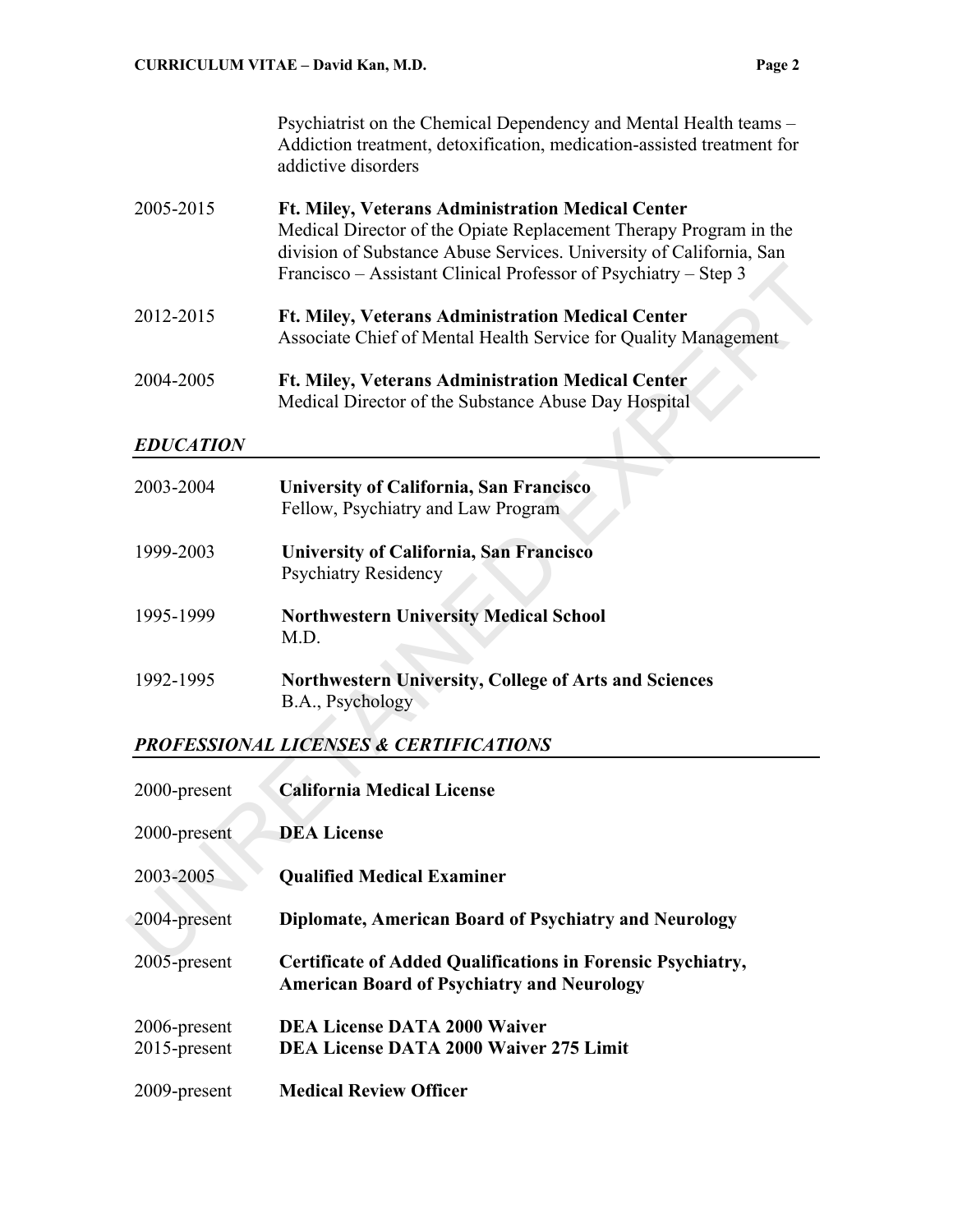| 2010-2020       | <b>Diplomate, American Board of Addiction Medicine</b>                                  |
|-----------------|-----------------------------------------------------------------------------------------|
| $2018$ -present | <b>Diplomate, Addiction Medicine, American Board of Preventative</b><br><b>Medicine</b> |
| $2020$ -present | <b>Louisiana Medical License</b>                                                        |
| 2020-present    | <b>Ohio Medical License</b>                                                             |
| $2021$ -present | <b>Tennessee Medical License</b>                                                        |

# *HONORS AND AWARDS*

| 2020-present             | <b>Ohio Medical License</b>                                                                                                                                                                                                                                                                                                                                                                                                                                                                                                                                |
|--------------------------|------------------------------------------------------------------------------------------------------------------------------------------------------------------------------------------------------------------------------------------------------------------------------------------------------------------------------------------------------------------------------------------------------------------------------------------------------------------------------------------------------------------------------------------------------------|
| 2021-present             | <b>Tennessee Medical License</b>                                                                                                                                                                                                                                                                                                                                                                                                                                                                                                                           |
|                          |                                                                                                                                                                                                                                                                                                                                                                                                                                                                                                                                                            |
| <b>HONORS AND AWARDS</b> |                                                                                                                                                                                                                                                                                                                                                                                                                                                                                                                                                            |
| 2018-2019                | <b>Best Doctors</b><br>Peer-nominated award recognizing outstanding achievement in clinical<br>service delivery                                                                                                                                                                                                                                                                                                                                                                                                                                            |
| 2017-2018                | <b>Best Doctors</b><br>Peer-nominated award recognizing outstanding achievement in clinical<br>service delivery                                                                                                                                                                                                                                                                                                                                                                                                                                            |
| 2016-2017                | <b>Teacher of the Year Award Winner</b><br>Selected by Second-Year UCSF Psychiatry Residents for outstanding<br>achievement in clinical instruction                                                                                                                                                                                                                                                                                                                                                                                                        |
| 2016-2017                | <b>Best Doctors</b><br>Peer-nominated award recognizing outstanding achievement in clinical<br>service delivery                                                                                                                                                                                                                                                                                                                                                                                                                                            |
| 2016                     | <b>Vernelle Fox Award, California Society of Addiction Medicine</b><br>Awarded for outstanding contributions as the editor of the Consumer<br>Guide and Scorecard for Health Insurance Coverage in California for<br>Substance Use Disorders and Mental Health and for ongoing work to<br>educate insurance companies about the minimum benefits necessary for<br>the effective treatment of substance use disorders and in recognition of<br>extraordinary efforts to improve access to quality health care and<br>services for individuals and families. |
| 2016                     | Distinguished Fellow of the American Society of Addiction<br><b>Medicine</b><br>Awarded for commitment to addiction medicine, promoting addiction<br>treatment in community, and fulfilling the mission of the American<br>Society of Addiction Medicine                                                                                                                                                                                                                                                                                                   |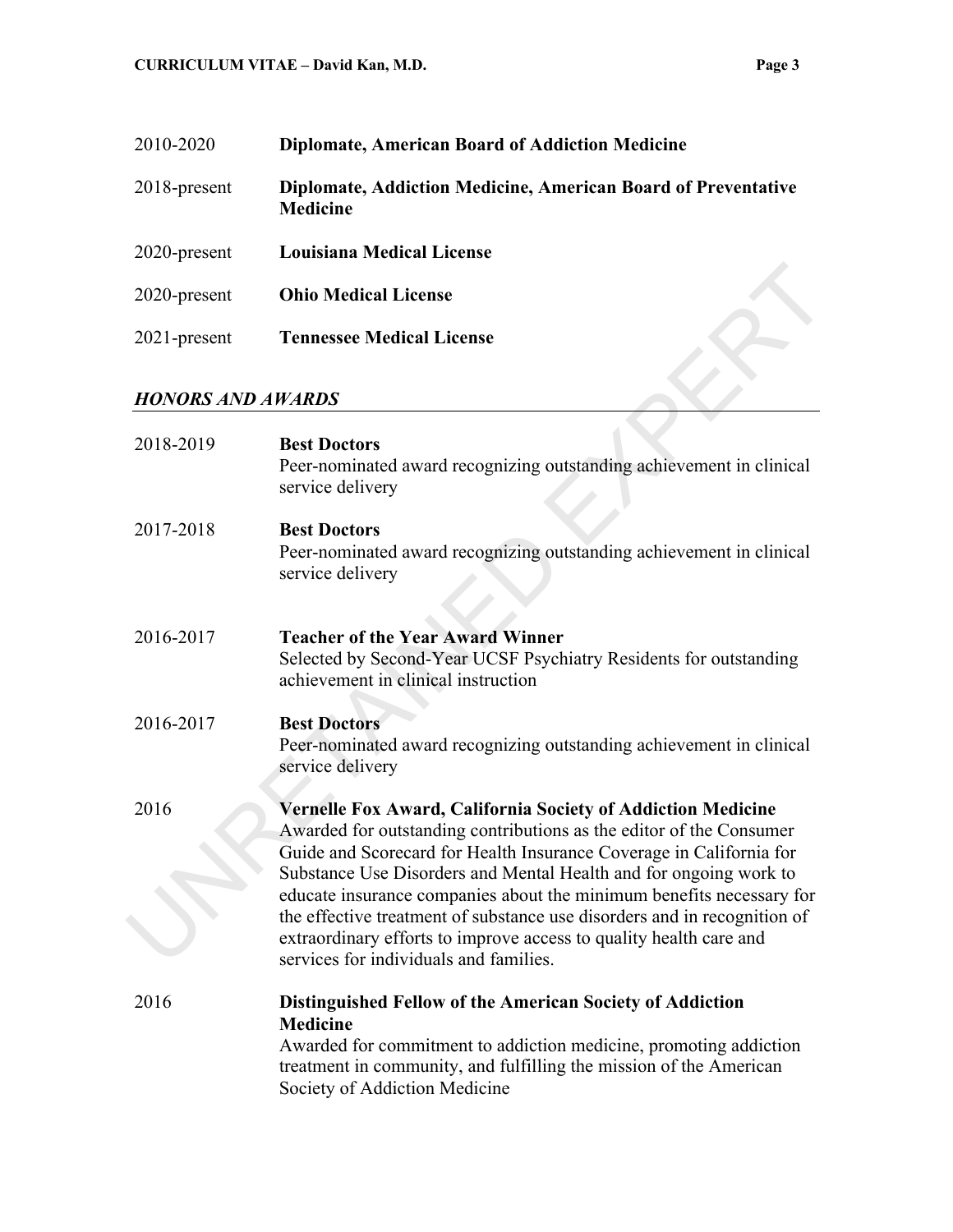| 2015-2016   | <b>Best Doctors</b><br>Peer-nominated award recognizing outstanding achievement in clinical<br>service delivery                                                                                                                                                                                                |
|-------------|----------------------------------------------------------------------------------------------------------------------------------------------------------------------------------------------------------------------------------------------------------------------------------------------------------------|
| 2012        | <b>Special Contribution Award for DEA Survey</b><br>Veterans Affair Medical Center Award recognizing outstanding<br>achievement in leading the Opiate Replacement Team (ORT) in an<br>unannounced Joint Commission Survey. The ORT was cited as the<br>"best methadone program reviewed in the last 15 years." |
| 2011-2012   | <b>Best Doctors</b><br>Peer-nominated award recognizing outstanding achievement in clinical<br>service delivery                                                                                                                                                                                                |
| 2011-2012   | <b>Teacher of the Year Award Winner</b><br>Selected by Second-Year UCSF Psychiatry Residents for outstanding<br>achievement in clinical instruction                                                                                                                                                            |
| 2010        | <b>Special Contribution Award for DEA Survey</b><br>Veterans Affair Medical Center Award recognizing outstanding<br>achievement in leading the Opiate Replacement Team through<br>unannounced DEA inspections                                                                                                  |
| 2007-2008   | <b>Teacher of the Year Award Nominee</b><br>Nominated by Second-Year UCSF Psychiatry Residents for<br>outstanding achievement in clinical instruction                                                                                                                                                          |
| 2008-2009   | <b>Teacher of the Year Award Winner</b><br>Selected by Second-Year UCSF Psychiatry Residents for outstanding<br>achievement in clinical instruction                                                                                                                                                            |
| 2009-2010   | <b>Teacher of the Year Award Nominee</b><br>Nominated by Second-Year UCSF Psychiatry Residents for<br>outstanding achievement in clinical instruction                                                                                                                                                          |
| August 2006 | <b>Special Contribution Award for JCAHO Survey</b><br>Veterans Affair Medical Center Award recognizing outstanding<br>achievement in leading the Opiate Replacement Team through the first<br>unannounced JCAHO survey with a 100% score (no findings)                                                         |
| June 2003   | <b>Alexander Simon Award</b><br>Outstanding Teaching by a Resident in Psychiatry                                                                                                                                                                                                                               |
| 1997-1999   | <b>Medical School Clerkships</b><br>Achieved grades of Honors in Junior Psychiatry, Junior Medicine,<br>Senior Medicine Subintership, Physical Medicine and Rehabilitation,                                                                                                                                    |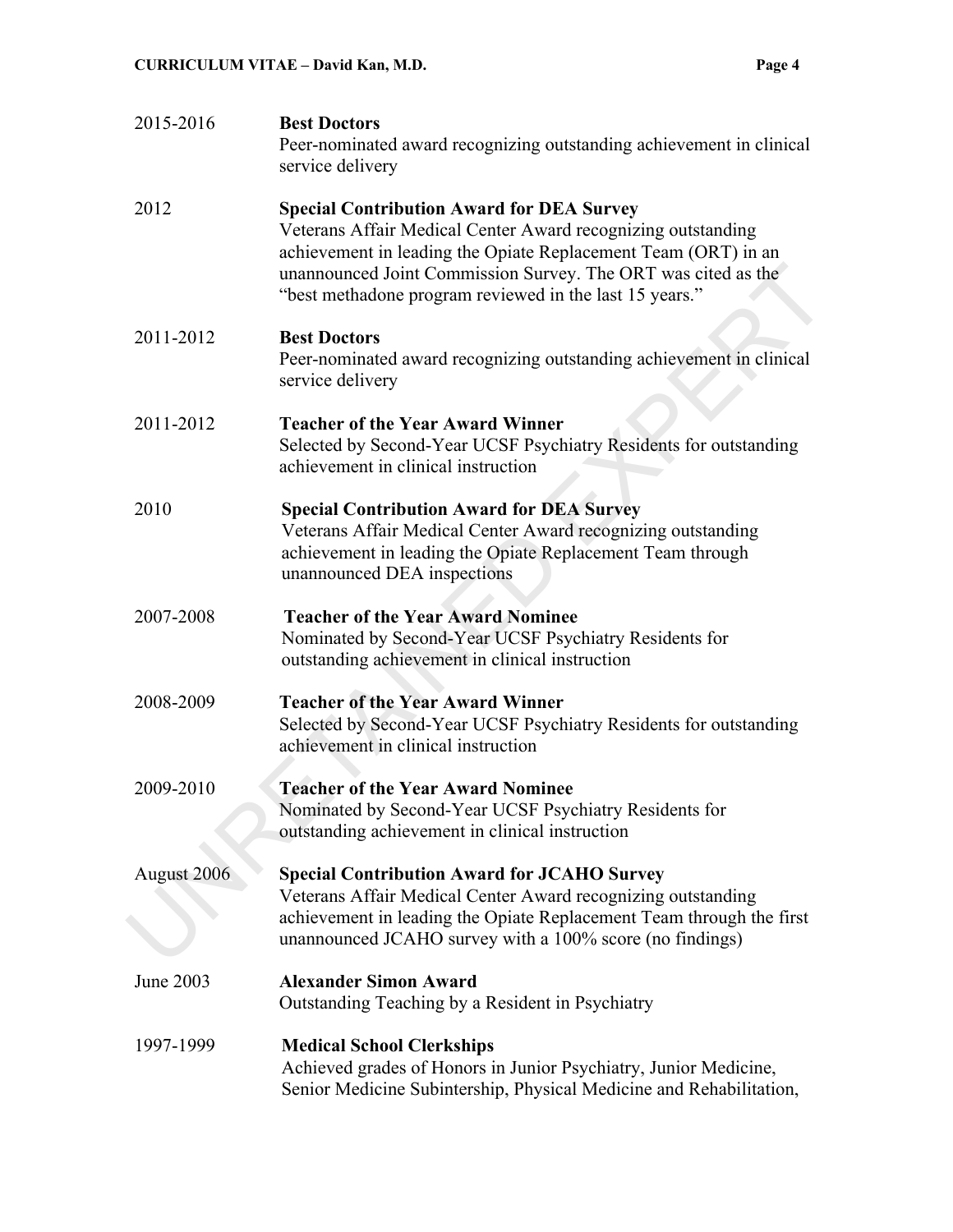Emergency Psychiatry, Dual Diagnosis Psychiatry, and Consultation-Liaison Psychiatry

Summer, 1995 **Summer Research Fellowship** Awarded by the Northwestern University Medical School Research Committee

#### *PROFESSIONAL ORGANIZATION MEMBERSHIPS*

|                             | PROFESSIONAL ORGANIZATION MEMBERSHIPS                                    |
|-----------------------------|--------------------------------------------------------------------------|
|                             |                                                                          |
| 2002-Present                | <b>American Academy of Psychiatry and Law</b>                            |
| 2004-2019                   | Member, Addiction and Sexual Offender Committees                         |
|                             |                                                                          |
| 2001-Present                | <b>California Society of Addiction Medicine</b>                          |
| 2007-Present                | Member, Committee on Opioids                                             |
| 2012-2021                   | Chair, Committee on Opioids                                              |
| 2008-2018                   | Member, Education Committee                                              |
| 2011-Present                | Member, Public Policy Committee                                          |
| 2011-2013                   | Executive Council, Member-at-large                                       |
| 2010-2011                   | Conference Chair, CSAM, 2011 State of the Art Conference                 |
| 2014-2016                   | President-Elect                                                          |
| 2016-2019                   | President                                                                |
| 2019-2021                   | Immediate Past President                                                 |
| 2021-Present                | Chair, Physician Well-Being Committee                                    |
|                             |                                                                          |
| 2003-2005                   | <b>San Francisco Medical Society</b>                                     |
|                             |                                                                          |
| 1999-2003                   | Northern California Psychiatric Society                                  |
|                             |                                                                          |
| 1998-2003                   | <b>American Psychiatric Association</b>                                  |
| <b>CLINICAL EXPERIENCES</b> |                                                                          |
|                             |                                                                          |
| 2003-2004                   | Psychiatry and the Law Fellowship. The Fellowship included               |
|                             | outpatient and inpatient experiences at the interface between psychiatry |
|                             | and criminal and civil law. Clinical duties included evaluations and     |
|                             | treatment of criminal defendants and civil litigants in a variety of     |
|                             | settings including San Quentin State Prison, San Francisco Superior      |
|                             | Court – Criminal Division, San Francisco Behavioral Health Court,        |
|                             | Worker's Compensation, and a Sex Offender Treatment Program.             |
|                             |                                                                          |

#### *CLINICAL EXPERIENCES*

2003-2004 Psychiatry and the Law Fellowship. The Fellowship included outpatient and inpatient experiences at the interface between psychiatry and criminal and civil law. Clinical duties included evaluations and treatment of criminal defendants and civil litigants in a variety of settings including San Quentin State Prison, San Francisco Superior Court – Criminal Division, San Francisco Behavioral Health Court, Worker's Compensation, and a Sex Offender Treatment Program. 1999-2003 Psychiatry Residency. Inpatient and outpatient experience with medication management, insight-oriented, cognitive behavioral, and interpersonal therapy and extensive substance abuse and dual diagnosis training. Elective rotations included a dual-diagnosis clinic, health care for homeless veterans' program, stimulant treatment outpatient program, inpatient and outpatient detoxification, relapse prevention,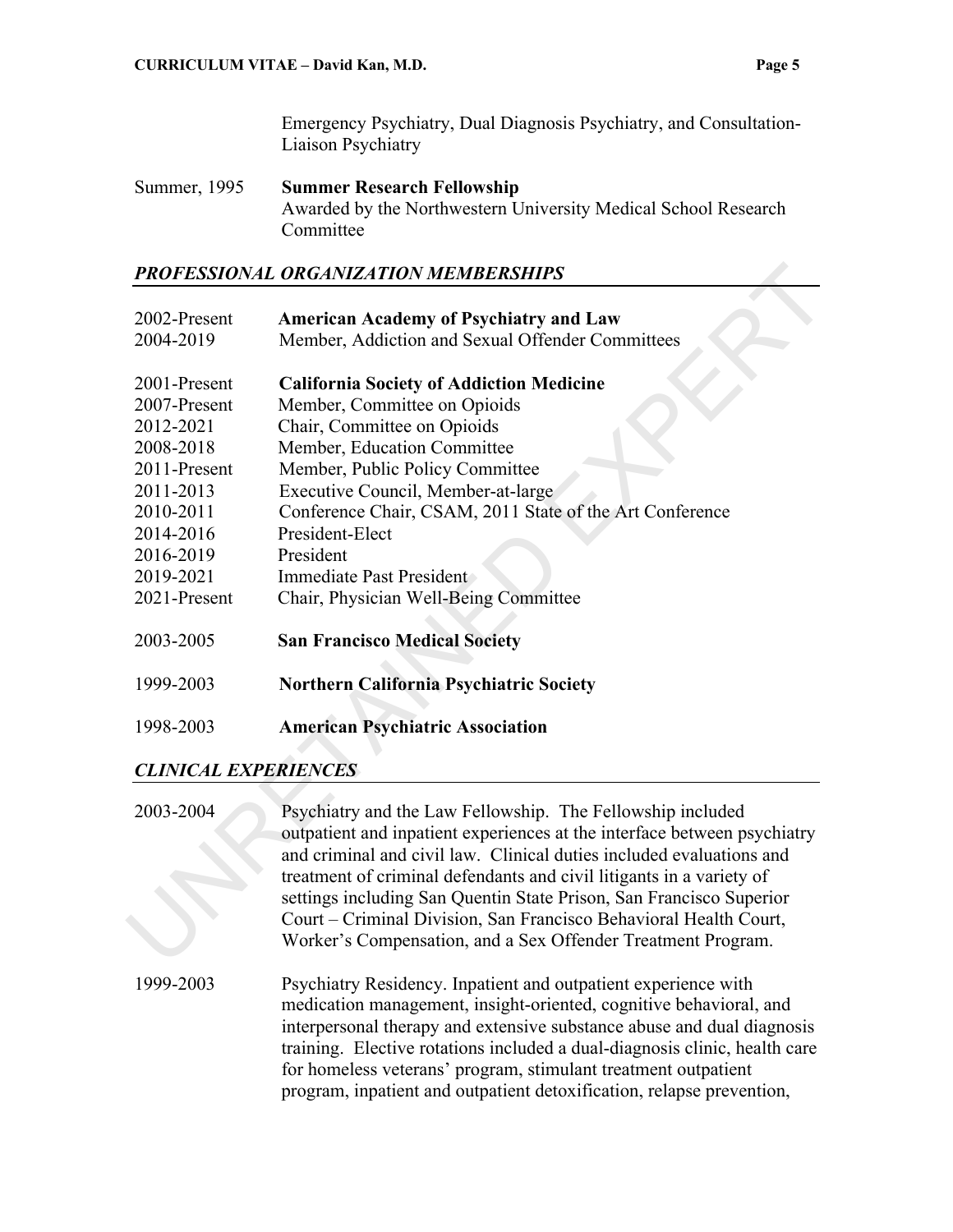early and late phase recovery, smoking cessation, substance abuse day hospital as well as psychiatric and psychological sequelae of substance abuse.

#### *TEACHING EXPERIENCE*

| 2011-Present | Clinical Supervisor, Addiction Psychiatry Fellowship, University of<br>California, San Francisco                                                                                                                                                                                     |
|--------------|--------------------------------------------------------------------------------------------------------------------------------------------------------------------------------------------------------------------------------------------------------------------------------------|
| 2012-Present | Clinical Supervisor, Forensic Psychiatry Fellowship, University of<br>California, San Francisco                                                                                                                                                                                      |
| 2012-2015    | <b>Program Director, Addiction Medicine Fellowship, University of</b><br>California San Francisco                                                                                                                                                                                    |
| 2012         | <b>Interim Program Director, Addiction Psychiatry Fellowship,</b><br>University of California, San Francisco                                                                                                                                                                         |
| 2005-present | "Substance Abuse 101." Bimonthly lecture series for medical<br>students in the core Psychiatry Rotation on assessment and treatment of<br>Substance Use Disorders.                                                                                                                   |
| January 2005 | "Stress, Substance Abuse and New Developments in<br>Psychopharmacology." Center for Occupational Psychiatry,<br>Minimum Continuing Legal Education Course for the California State<br>Bar.                                                                                           |
| June 2003    | <b>Understanding the New Medications: Buprenorphine, Naltrexone</b><br>and Antidepressants as Aids to Recovery. UC Berkeley Extension<br>Course Instructor.                                                                                                                          |
| 2002-2003    | San Francisco Drug Court Education Seminar. Organized and led<br>a monthly educational seminar for the criminal court judges of San<br>Francisco examining the interface of drug and alcohol use and the legal<br>system. Co-Leaders included Dr. Peter Banys and Judge Harold Kahn. |
| April 2002   | PGY-4 to PGY-3 Mentorship Program. Established a mentorship<br>program to facilitate the transition between inpatient and outpatient<br>psychiatry for psychiatrists-in-training.                                                                                                    |
| 1999-2004    | Medical Student Clerkships. As a resident and fellow, I supervised<br>Medical Students during clinical rotations including inpatient,<br>outpatient, and Forensic psychiatry in assessment, evaluation,<br>formulation, and treatment of the psychiatric patient.                    |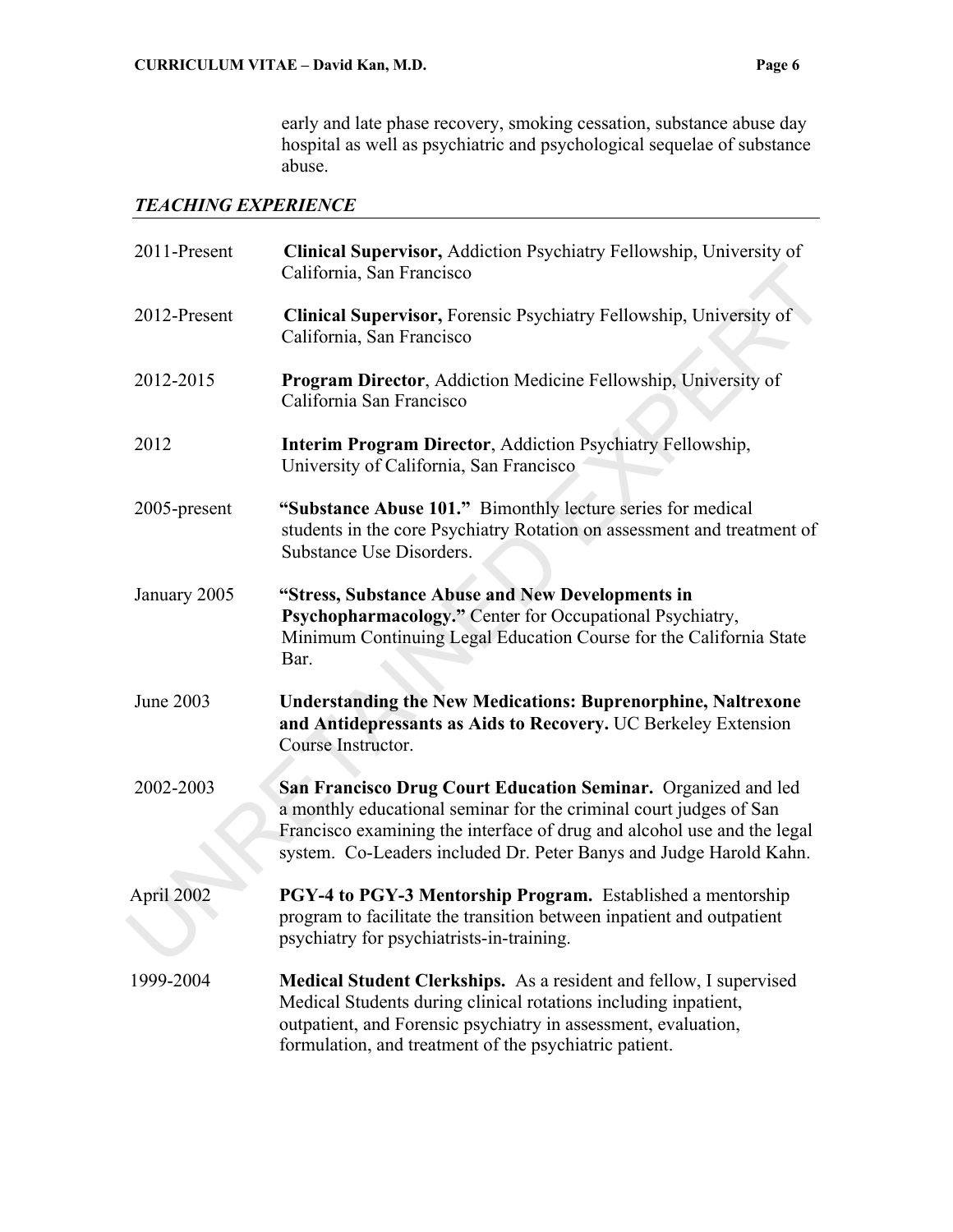#### 1995-1999 **Immigrant/Refugee Area Health Education Center, Youth Recruitment Program.** Student mentor for underprivileged middle school children interested in careers in the medical profession.

#### *RESEARCH*

| 2011-2015           | <b>Veterans Total Health Project</b><br>Clinical Trials Network Study, Study Physician. PI - Jodi Prochaska,<br>Ph.D. - NCT01415206                                                                                   |
|---------------------|-----------------------------------------------------------------------------------------------------------------------------------------------------------------------------------------------------------------------|
| 2002-2003           | <b>Clinical Preceptorship</b><br>Conducted a literature review of the phenomenology of Amphetamine<br>Psychosis as well as examined the relationship between stimulants and<br>violence. Peter Banys, MD, Supervisor. |
| Summer, 1995        | <b>Summer Research Fellow</b><br>Douglas Reifler, M.D., General Internal Medicine. Examined attitudes<br>of patients and physicians toward addressing mental health concerns in<br>primary care.                      |
| Summer, 1993        | <b>Research Assistant</b><br>Wendell Kawahara, Ph.D., Sandia National Laboratories, Livermore,<br>CA. Examined new techniques on data analysis for Microsoft<br>Windows-based computers.                              |
| <b>PUBLICATIONS</b> |                                                                                                                                                                                                                       |
| 2021                | Improving equity and access to buprenorphine treatment through<br>telemedicine at syringe services programs: Harm Reduction<br><b>Journal</b><br>BH Lambdin; D Kan; AH Kral                                           |
| 2019                | Pharmacologic Treatment for Opioid Use Disorders, Kan D,<br>The ASAM Essentials of Addiction Medicine, Chapter Author, Wolters-<br>Kluwer                                                                             |
| 2019                | Pharmacological Treatment for Opioid Use Disorders, Kan D,<br>Zweben, J, et al<br>The ASAM Principles of Addiction Medicine, Chapter Author, Wolters-<br>Kluwer                                                       |
| 2019                | Guideline for Physicians Working in California Opioid Treatment<br>Programs, California Society of Addiction Medicine, Contributing<br>Editor                                                                         |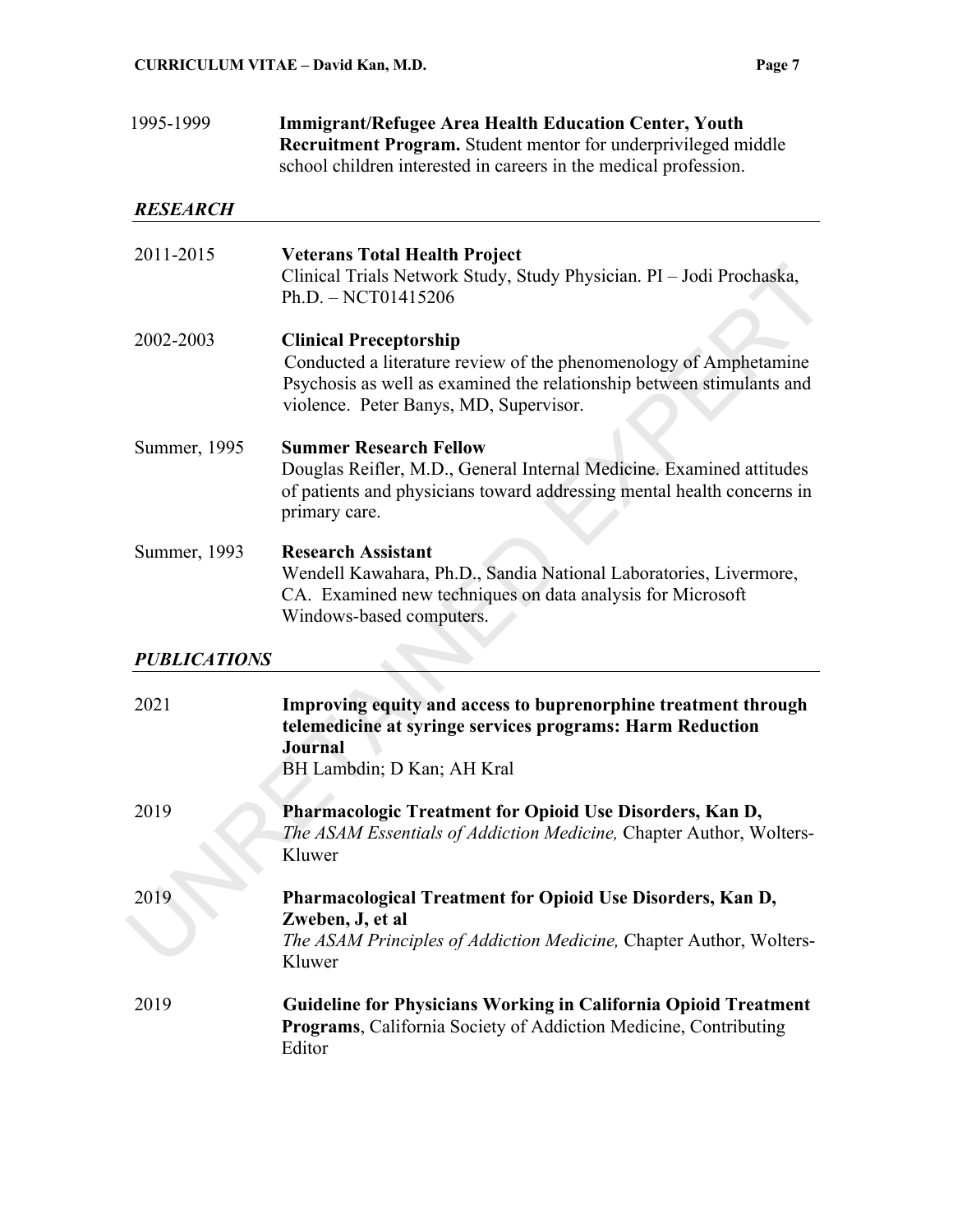| February 2018 | Use of Buprenorphine-Naloxone in the Emergency Department,<br>Kan D, Lembke A, Research Monograph, California Society of<br><b>Addiction Medicine</b>                                                                                                                            |
|---------------|----------------------------------------------------------------------------------------------------------------------------------------------------------------------------------------------------------------------------------------------------------------------------------|
| April 2017    | The ASAM Appropriate Use of Drug Testing in Clinical Addiction<br><b>Medicine</b><br><b>External Reviewer</b>                                                                                                                                                                    |
| March 2017    | The Addiction Benefits Scorecard: A Framework to Promote<br><b>Health Insurer Accountability and Support Consumer</b><br><b>Engagement</b><br>Danovitch, I, Kan D, J Psychoactive Drugs. 2017 Apr-Jun; 49(2): 122-<br>131. doi: 10.1080/02791072.2017.1296210. Epub 2017 Mar 17. |
| February 2016 | <b>Essential Health Benefits for Cannabis Use Disorder, California</b><br>Society of Addiction Medicine, Policy paper recommending evidence-<br>based for Cannabis Use Disorder                                                                                                  |
| November 2016 | <b>Insurance Barriers to Accessing treatment of Opioid Use Disorders</b><br>Identified by California Physicians, California Society of Addiction<br>Medicine, Report reviewing barriers to accessing OUD treatment                                                               |
| April 2016    | <b>Essential Health Benefits for Alcohol Use Disorder, California</b><br>Society of Addiction Medicine, Policy paper recommending evidence-<br>based for Alcohol Use Disorder                                                                                                    |
| December 2015 | Essential Health Benefits for Opioid Use Disorder, California<br>Society of Addiction Medicine, Policy paper recommending evidence-<br>based for Opioid Use Disorder                                                                                                             |
| December 2014 | Consumer Guide and Scorecard, California Society of Addiction<br>Medicine, Scorecard for consumers to choose plans under Covered<br>California for those looking for the most comprehensive addiction<br>treatment coverage                                                      |
| June 2012     | <b>Guideline for Physicians Working in California Opioid Treatment</b><br>Programs, California Society of Addiction Medicine, Contributing<br>Editor                                                                                                                             |
| March 2010    | <b>Substance Abuse and Dependence, First Aid for the Psychiatry</b><br>Boards, Chapter Author, McGraw-Hill Medical Publishing                                                                                                                                                    |
| January 2009  | <b>Guideline for Physicians Working in California Opioid Treatment</b><br><b>Programs, California Society of Addiction Medicine, Contributing</b><br>Editor                                                                                                                      |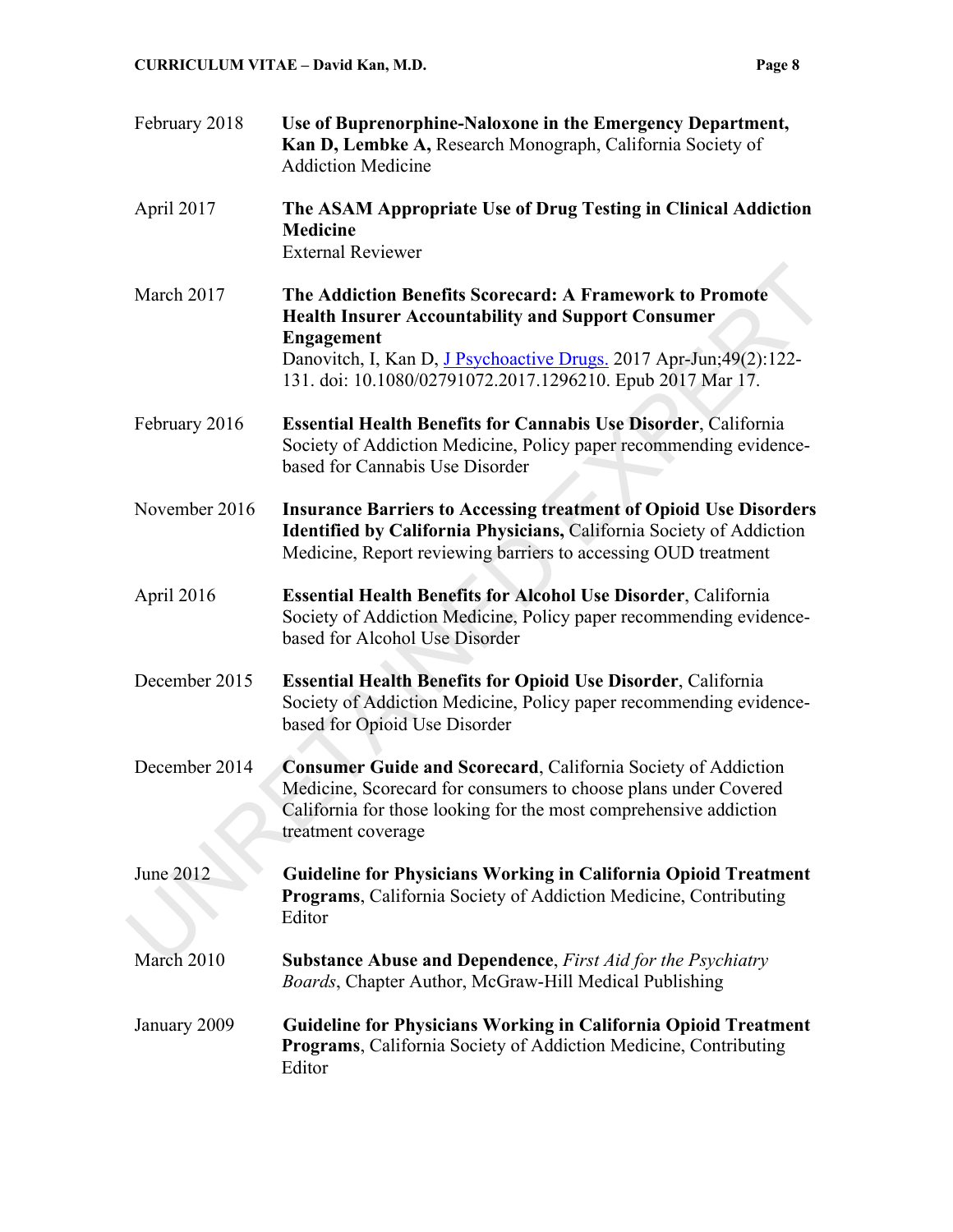| October 2004  | Kan D, "Sex Offender Laws." Case Review J Am Acad Psychiatry<br>Law. 2004; 32(3):332-33.                                                                                                      |
|---------------|-----------------------------------------------------------------------------------------------------------------------------------------------------------------------------------------------|
| October 2004  | Kan D, "Sex Offender Registration Laws." Case Review J Am Acad<br>Psychiatry Law. 2004; 32(3):331-32.                                                                                         |
| February 1996 | Reifler DR, Kan D, Gaziano D. "Patient and physician attitudes toward<br>addressing mental health concerns in a primary care setting." J Gen<br>Intern Med 1996; 11(Suppl 1): 136 [Abstract]. |

# *PROFESSIONAL MEETINGS AND WORKSHOPS*

|                | addressing mental health concerns in a primary care setting." J Gen<br>Intern Med 1996; 11(Suppl 1): 136 [Abstract].                                                                     |
|----------------|------------------------------------------------------------------------------------------------------------------------------------------------------------------------------------------|
|                | PROFESSIONAL MEETINGS AND WORKSHOPS                                                                                                                                                      |
| March 2022     | "Telehealth Disparities – Intersection of Access to Quality Care<br>and Social Determinants of Health"<br>National Academy of Medicine, Opioid Action Collaborative Telehealth<br>Series |
| February 2022  | "Drug and Alcohol Testing: Use in Child Custody Evaluations"<br>Workshop: Association of Family and Conciliation Courts, California<br>Chapter                                           |
| November 2021  | "Medications for Opioid Use Disorder in the Era of Fentanyl"<br>Center for Care Innovations, Addiction Treatment Starts Here<br>Convening                                                |
| October 2021   | "Substance Use Disorders During the Era of COVID"<br>National Association of Railway Trial Counsel Annual Meeting                                                                        |
| September 2021 | "Leveraging Telemedicine to Improve Patient Outcomes"<br>University of California, San Francisco Department of Psychiatry,<br><b>Grand Rounds</b>                                        |
| September 2021 | "Telehealth. Innovation. Transformation" California Association of<br>Family Physicians - California Residency Program Collaborative<br>Meeting                                          |
| August 2021    | "Advances in the Medications for Opioid Use Disorder" California<br>Society of Addiction Medicine, Annual Meeting Preconference<br>Workshop                                              |
| June 2021      | "Substance Use Disorder and Monitoring" San Mateo County Bar<br>Family Law Section Webinar                                                                                               |
| May 2021       | "Assessments of Substance Use Disorder" American Academy of<br>Matrimonial Law Annual Meeting Webinar                                                                                    |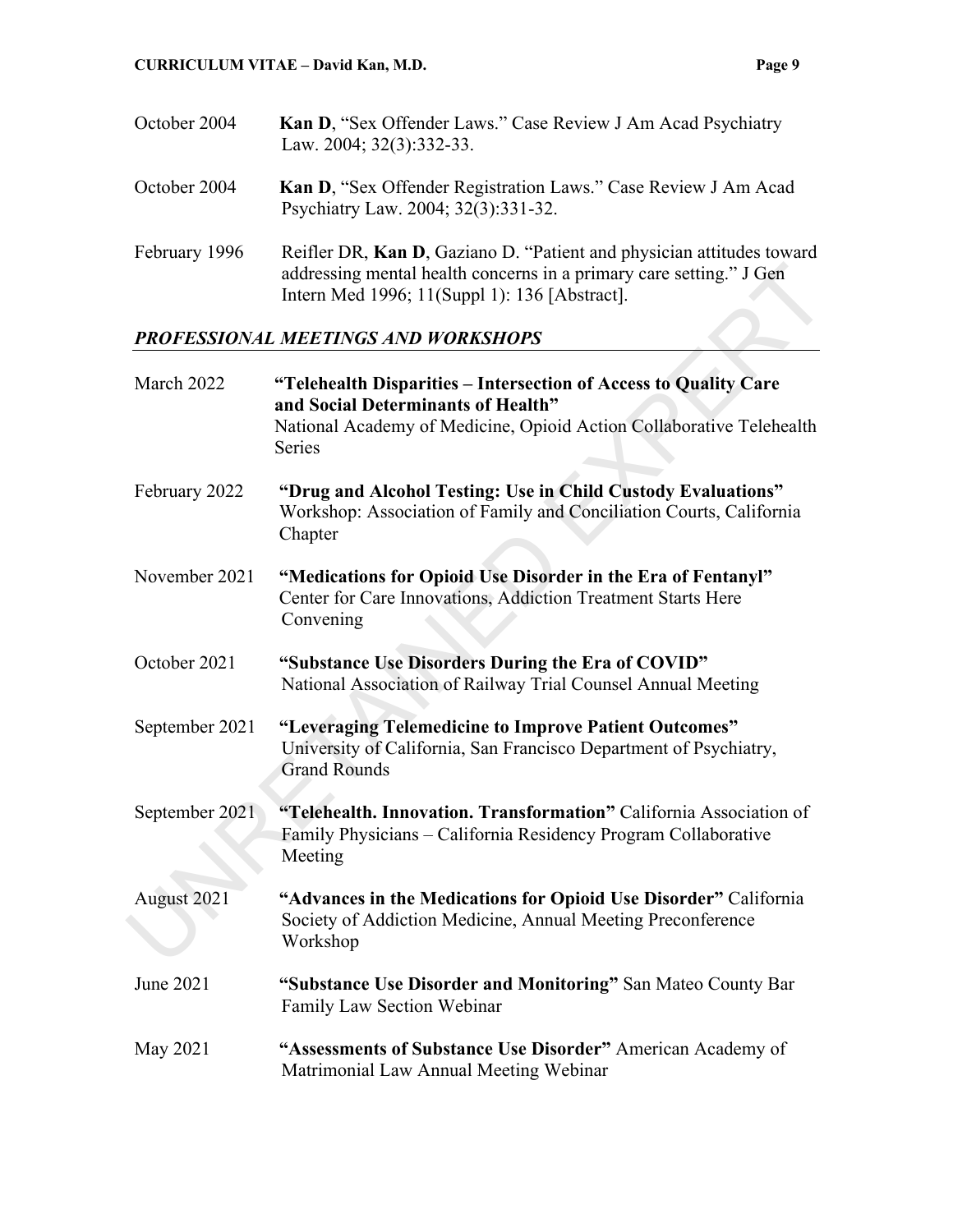| April 2021     | "Telemedicine for Opioid Use Disorder Treatment in the age of<br>Covid-19" American Society of Addiction Medicine Annual<br>Conference       |
|----------------|----------------------------------------------------------------------------------------------------------------------------------------------|
| March 2021     | "Telemedicine advances for addiction treatment" California<br>Overdose Prevention Network Statewide Convening                                |
| March 2021     | "Engaging Patients & Maximizing Visits Through Telemedicine"<br>American Society of Addiction Medicine Webinar                               |
| December 2020  | "Telemedicine for Medication Treatment for Opioid Use Disorder"<br>National Opioid Leadership Summit webinar                                 |
| December 2020  | "Telehealth Delivery of Opioid Use Disorder Treatment in the Age<br>of Covid-19 " American Academy of Addiction Psychiatry Annual<br>Meeting |
| September 2020 | "Telemedicine during COVID-19" California Society of Addiction<br>Medicine, State of the Art Meeting                                         |
| October 2019   | "Assessing Substance Use Disorders in Healthcare Providers"<br>California Academy of Attorneys for Health Care Professionals                 |
| September 2019 | "Managing medications for patients with multiple addictions" CCI<br>Learning Collaborative                                                   |
| September 2019 | "Ethics and Confidentiality, 42 CFR Part 2 Update" California<br>Society of Addiction Medicine, Review Course Plenary Presentation           |
| September 2019 | "Buprenorphine – Basic to Advanced Topics" California Society of<br>Addiction Medicine, Review Course, Pre-conference Workshop               |
| June 2019      | "Leadership" California Society of Addiction Medicine Leadership<br>Retreat                                                                  |
| June 2019      | "Artificial Intelligence in Addiction Treatment" California Society<br>of Addiction Medicine Leadership Retreat                              |
| April 2019     | "Telemedicine for Opioid Use Disorder" American Society of<br><b>Addiction Medicine Annual Meeting</b>                                       |
| November 2018  | "The Opioid Epidemic, Perspectives on Mental Health" American<br><b>Public Health Association</b>                                            |
| September 2018 | "The Opioid Epidemic" Laguna Honda Hospital Grand Rounds                                                                                     |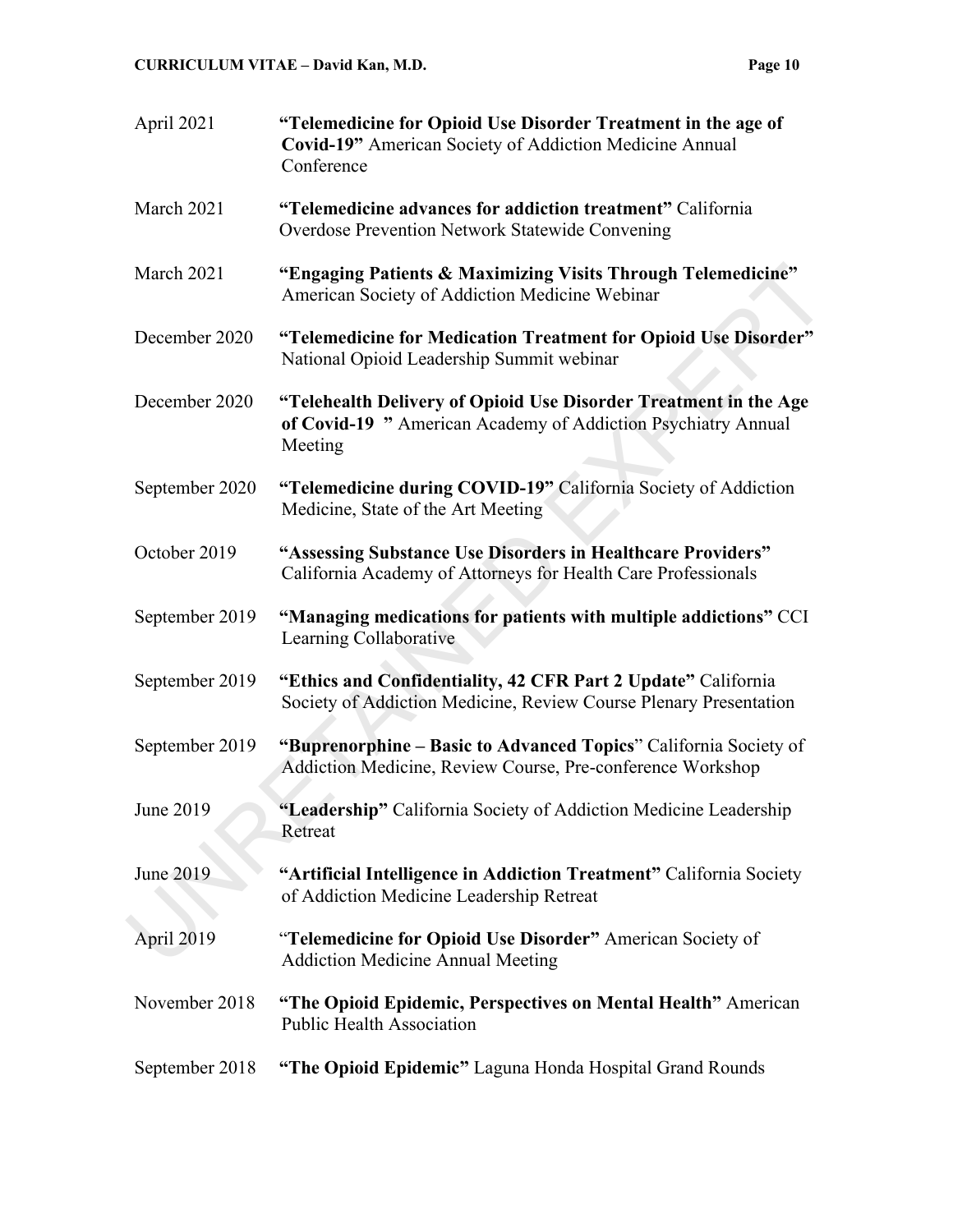| October 2018                                                                                                  | "Substance Use Disorders in Asian Americans" UCSF, Evelyn Lee<br>Asian American Health Symposium                                                                                                       |
|---------------------------------------------------------------------------------------------------------------|--------------------------------------------------------------------------------------------------------------------------------------------------------------------------------------------------------|
| May 2018                                                                                                      | "The Opioid Epidemic" John Muir Health, Grand Rounds                                                                                                                                                   |
| April 2018                                                                                                    | "Adult Cannabis Use" Alameda County Behavioral Health Services,<br>All staff meeting                                                                                                                   |
| March-April 2018 "Pain, Opioids, Alternatives" Hill Physicians Quarterly Quality<br><b>Improvement Update</b> |                                                                                                                                                                                                        |
| November 2017                                                                                                 | "Marijuana 2018: From Policy to Treatment, Tomorrow is Today"<br>Speaker, California Institute for Behavioral Health Solutions                                                                         |
| September 2017                                                                                                | "Pain, Opioids, and Alternatives" Hill Physicians Group, Quarterly<br><b>Quality Improvement Meeting</b>                                                                                               |
| September 2017                                                                                                | "Pain and Addiction" National Association of Railway Trial Counsel,<br>Fall Meeting                                                                                                                    |
| August 2017                                                                                                   | "No Difficult Patients: Addressing Misalignments in the Patient-<br>Physician Relationship" California Society of Addiction Medicine,<br>Review Course Annual Meeting, Pre-Conference Workshop Faculty |
| August 2017                                                                                                   | "Ethics and Confidentiality" California Society of Addiction<br>Medicine, Review Course Annual Meeting, Plenary Session                                                                                |
| May 2017                                                                                                      | "What's new on opioids, cannabis and alcohol? Updates for mental<br>health clinicians" San Francisco Department of Public Health                                                                       |
| November 2016                                                                                                 | "Drug Testing for Family Courts" Family Dispute Resolution Capital<br>Regional Training in Sacramento                                                                                                  |
| August 2016                                                                                                   | "Ethics and Confidentiality" California Society of Addiction<br>Medicine, Essentials of Addiction Medicine, Plenary Session                                                                            |
| January 2016                                                                                                  | "Medication Assisted Treatment for Addiction", Lifelong Medical<br>Group, CME Meeting                                                                                                                  |
| December 2015                                                                                                 | "Medication Assisted Treatment for Alcohol Use Disorder",<br>Lifelong Medical Group, CME Meeting                                                                                                       |
| November 2015                                                                                                 | "Surviving Dental Phobias" Contra Costa Dental Society, Continuing<br><b>Education Meeting</b>                                                                                                         |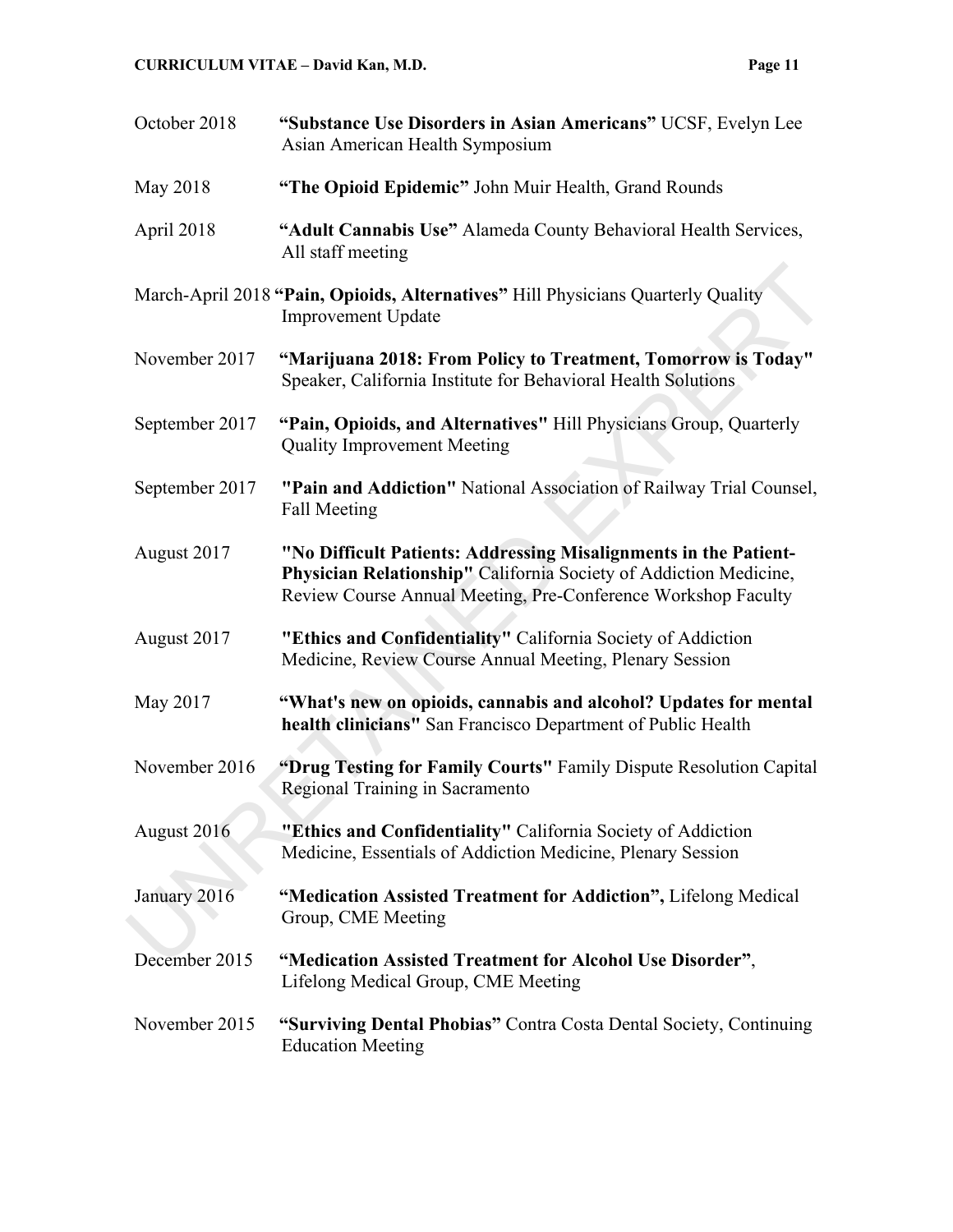| October 2015   | "From X to Rx: Confronting Real World Obstacles to<br>Buprenorphine Prescribing", California Society of Addiction<br>Medicine, Pre-Conference Workshop Chair                                                                                                                                                                     |
|----------------|----------------------------------------------------------------------------------------------------------------------------------------------------------------------------------------------------------------------------------------------------------------------------------------------------------------------------------|
| September 2015 | "Advances in Drug Testing" Contra Costa Bar Association, Family<br>Law Division, MCLE                                                                                                                                                                                                                                            |
| May 2015       | "Drug Testing in Matrimonial Law" American Association of<br>Matrimonial Lawyers, Annual Symposium                                                                                                                                                                                                                               |
| September 2014 | "Ethics and Confidentiality" California Society of Addiction<br>Medicine, Review Course, Plenary Session                                                                                                                                                                                                                         |
| October 2013   | "Legal Issues in Pain Management" California Society of Addiction<br>Medicine, State of the Art Conference, Plenary Session                                                                                                                                                                                                      |
| October 2013   | "Addiction Medicine Provider as Exert Witness" California Society<br>of Addiction Medicine, State of the Art Conference, Pre-Conference<br>Workshop                                                                                                                                                                              |
| September 2012 | "Ethics and Confidentiality" California Society of Addiction<br>Medicine, Review Course, Plenary Session                                                                                                                                                                                                                         |
| September 2012 | "Addiction Medicine Provider as Exert Witness" California Society<br>of Addiction Medicine, Review Course, Pre-Conference Workshop                                                                                                                                                                                               |
| June 2012      | "Co-Occurring Disorders and Their Treatment" California<br>Department of Alcohol and Drug Programs Annual Meeting                                                                                                                                                                                                                |
| October 2011   | "State of the Art Conference" California Society of Addiction<br>Medicine, Annual Conference, Conference Chair                                                                                                                                                                                                                   |
| October 2010   | "Ethics and Confidentiality" California Society of Addiction<br>Medicine, Review Course, Plenary Session.                                                                                                                                                                                                                        |
| October 2009   | "Pain and Addiction" California Society of Addiction Medicine,<br>State of the Art Conference, Pre-Conference Workshop. Workshop<br>Planner, Moderator, and Presenter, San Francisco, California. Topics<br>Presented: "Reducing Prescription Diversion Risk" "Hot Topics in<br><b>Opiate Treatment Program Risk Management"</b> |
| October 2008   | "Methamphetamine, Psychosis and Violence" American Academy of                                                                                                                                                                                                                                                                    |

Psychiatry and the Law, Annual Meeting. Seattle, Washington.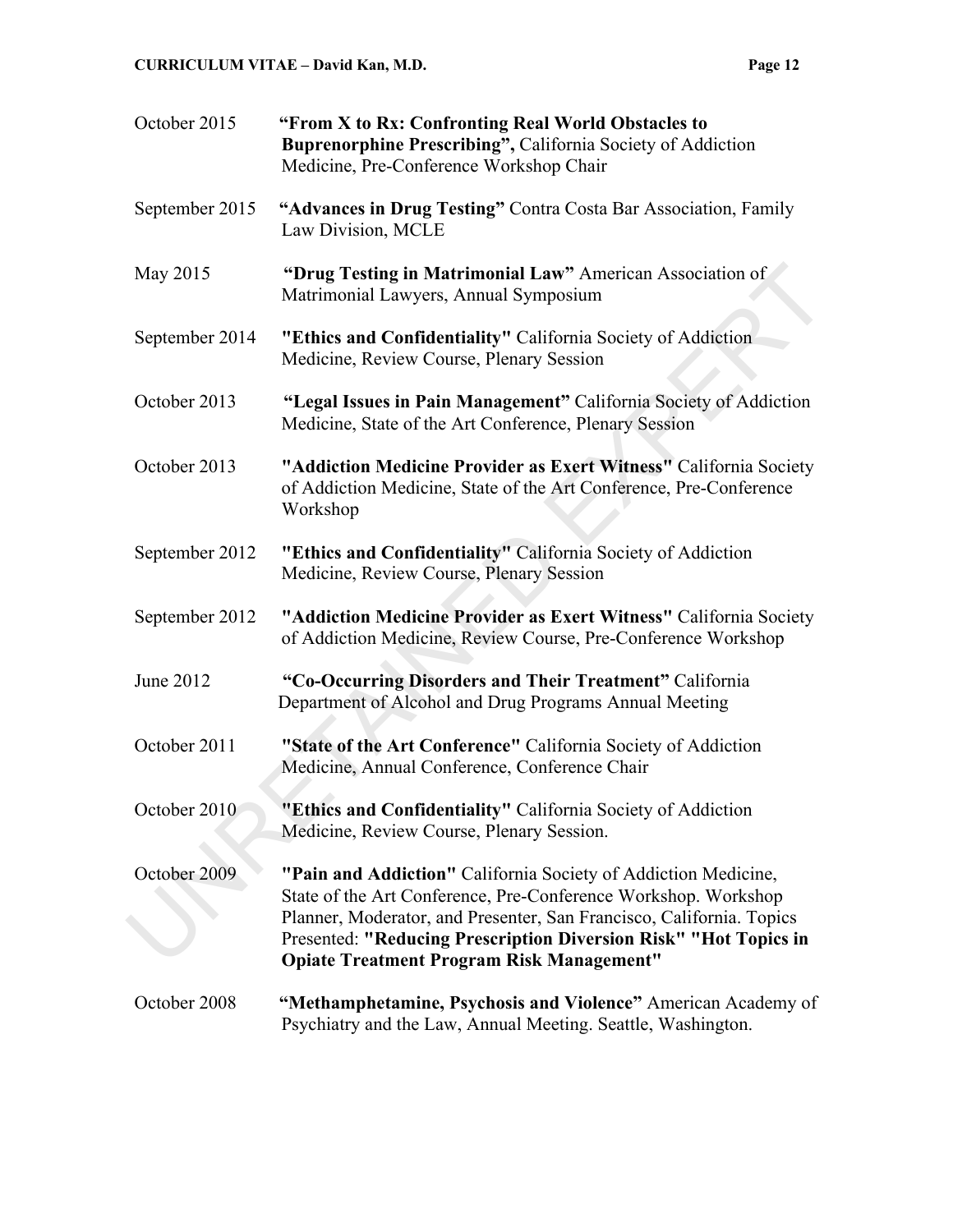| <b>June 2008</b> | "New Drugs for Old Addictions. Co-Occurring Disorders and<br>Their Treatment" California Alcohol and Drug Programs Annual<br>Meeting                                                                                  |
|------------------|-----------------------------------------------------------------------------------------------------------------------------------------------------------------------------------------------------------------------|
| <b>May 2008</b>  | "Buprenorphine in the Treatment of Impaired Professionals."<br>California Medical Association, Physician Well-Being Program<br>Quarterly Meeting                                                                      |
| April 2008       | "Risk Management in Opiate Treatment Programs." Medical<br>Management of Patients on Methadone: The Current Standard of Care,<br>California Society of Addiction Medicine Conference                                  |
| January 2008     | "Heck of a Job! Understanding & Assessing Emotional Damage<br>Claims in Employment Litigation" California Department of Justice<br>Minimum Continuing Legal Education Course, Oakland Department of<br>Justice        |
| March 2007       | "Best Practices in Treating Addiction in Veterans" Berkeley<br>Addiction and Substance Abuse Providers Annual Meeting                                                                                                 |
| <b>May 2006</b>  | "Violations of Probation" 2006 Cow County Judges Institute, Center<br>for Judicial Education and Research. Presented with Hon. Richard<br>Vlavianos, Superior Court of San Joaquin                                    |
| October 2004     | "Was its Meth or Madness? Methamphetamine Use and the<br>Insanity Defense" American Academy of Psychiatry and the Law,<br>Annual Meeting. Scottsdale, Arizona                                                         |
| April 2004       | "Establishing a Mental Health Court" California Association of Drug<br>Court Professionals, Annual Meeting and Training Conference. The<br>Honorable Steven Manley, Moderator                                         |
| <b>May 2003</b>  | "Ethical Issues in the Treatment of Psychosis." Co-Chairperson.<br>Scientific and Clinical Report Session. American Psychiatric<br><b>Association, Annual Meeting</b>                                                 |
| May 1997         | "Patient and physician attitude toward addressing mental health<br>concerns in a primary care setting." Reifler DR, Kan D, Gaziano D.<br>Society of General Internal Medicine, Annual Meeting<br>Washington, DC.      |
| September 1996   | "Patient and physician attitude toward addressing mental health<br>concerns in a primary care setting." Reifler DR, Kan D, Gaziano D.<br>Society of General Internal Medicine, Regional Meeting<br>Chicago, Illinois. |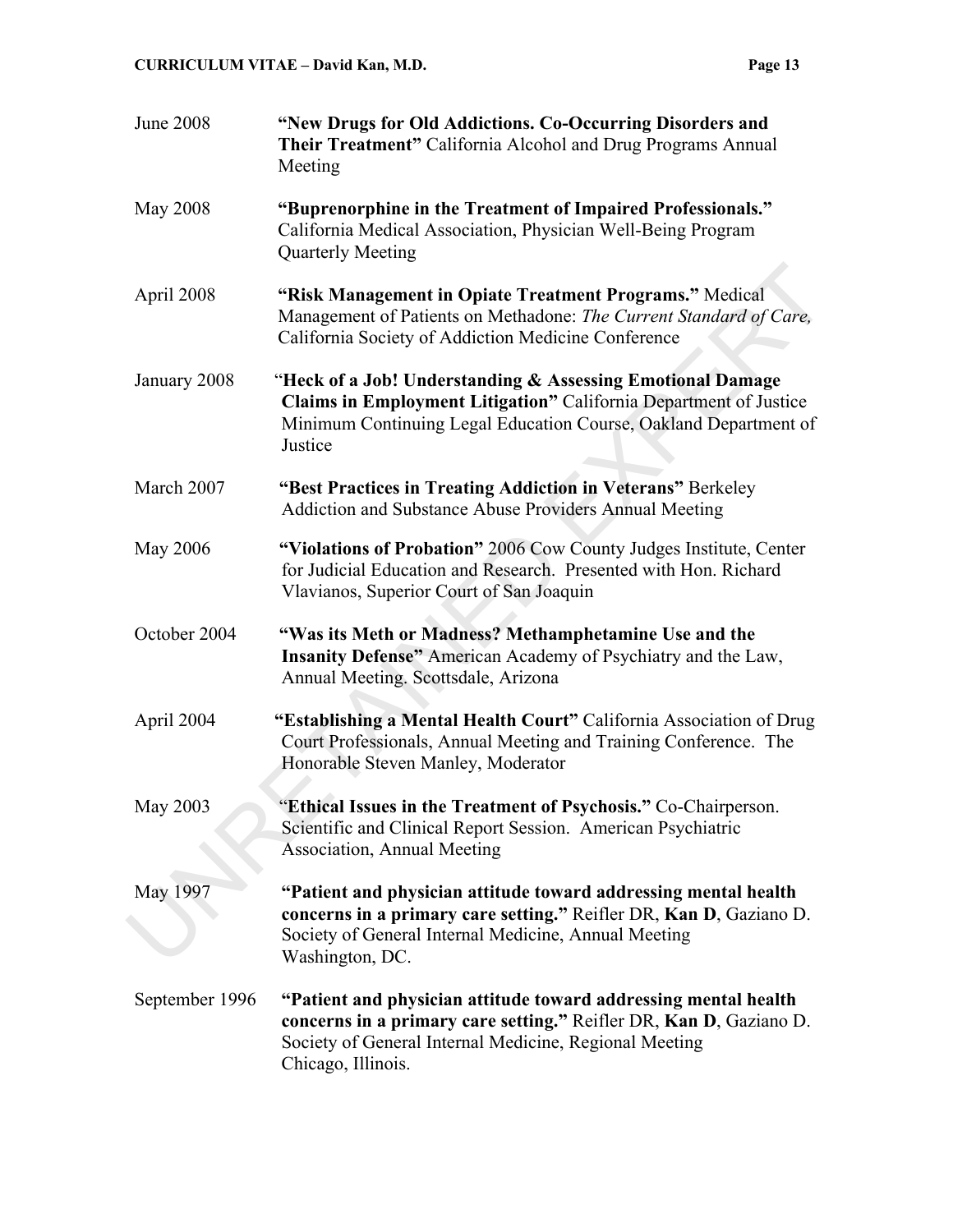February 1996 **"Patient and physician attitude toward addressing mental health concerns in a primary care setting."** Reifler DR, **Kan D**, Gaziano D. Northwestern University Medical School, Poster day Chicago, Illinois

#### *PRESENTATIONS*

| November 2021    | "ASAM Virtual Advocacy Day" American Society of Addiction<br>Medicine                                                                                           |
|------------------|-----------------------------------------------------------------------------------------------------------------------------------------------------------------|
| September 2021   | "Drug Testing in Family Law" California Bridge Case conference                                                                                                  |
| September 2020   | "Telehealth in Drug Medi-Cal ODS: How Counties, Plans and<br>Providers Can Meet Patient Needs During COVID-19" California<br><b>Telehealth Policy Coalition</b> |
| <b>July 2020</b> | "Telepsychiatry Standards & Practices: Understanding &<br>Mitigating Liability Risks" HB Litigation Conferences Webinar                                         |
| June 2020        | "Long-acting injectible buprenorphine for opioid use disorder"<br>Center for Care Innovations, Addiction Treatment Starts Here Webinar                          |
| May 2020         | "Telemedicine for Opioid Use Disorder" San Francisco Department<br>of Public Health Webinar                                                                     |
| January 2020     | "Medication Treatment for Alcohol" Asian Health Center, Alameda<br>County                                                                                       |
| August 2019      | "Medication Treatment for Alcohol" Asian Health Center, Alameda<br>County                                                                                       |
| August 2019      | "Addiction and Divorce" San Mateo County Bar Association                                                                                                        |
| August 2019      | "The Opioid Epidemic" HB Litigation Conferences Webinar                                                                                                         |
| June 2019        | "Benzodiazepine withdrawal: Best Practices and Challenging<br>Cases", Partnership Health Plan Webinar                                                           |
| June 2019        | "Telemedicine for Opioid Use Disorders", National Consortium for<br>Telehealth Providers Webinar                                                                |
| June 2019        | "Drug and Alcohol Testing", Contra Costa County Minor Bar<br><b>Counsel MCLE Meeting</b>                                                                        |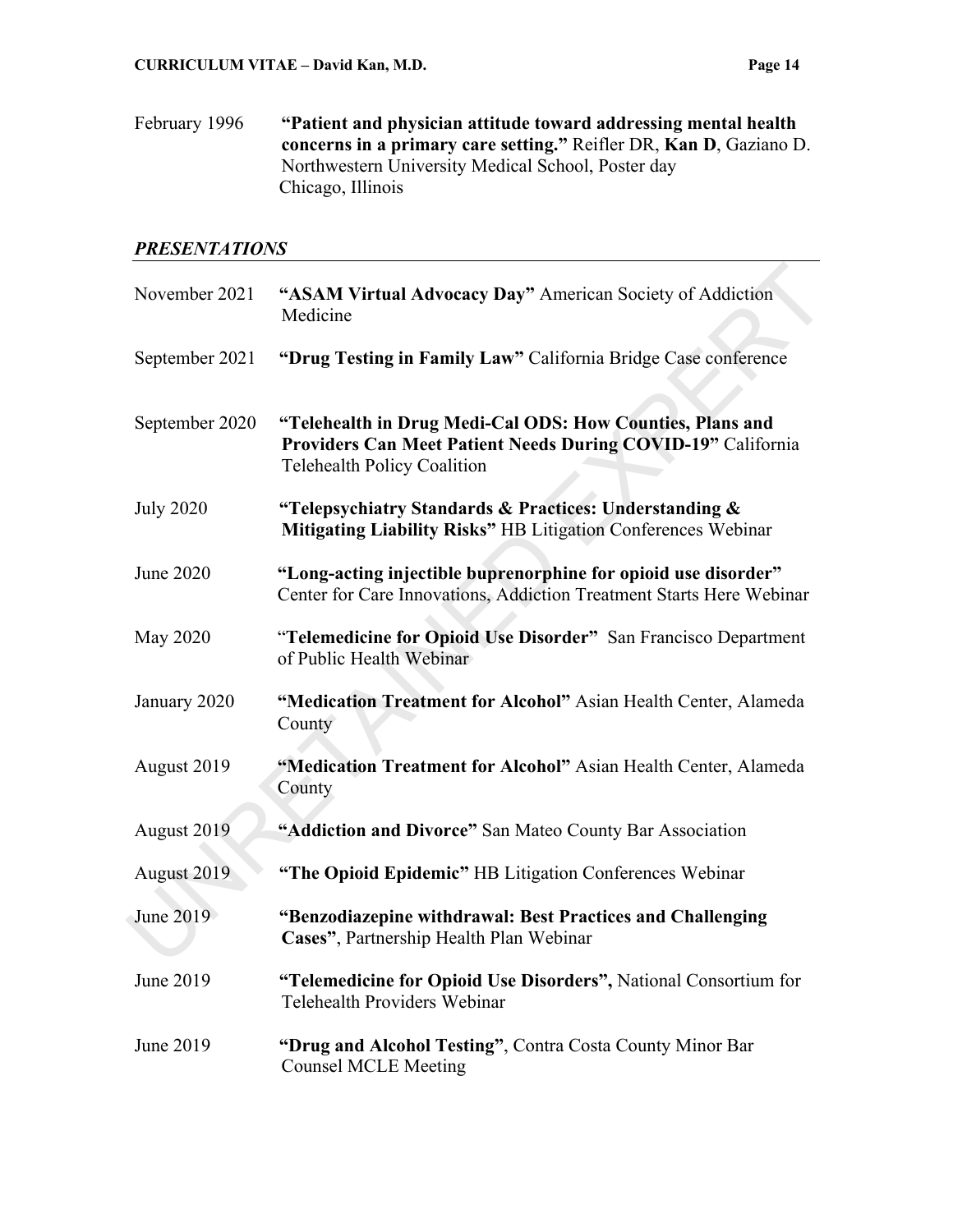| April 2019       | "Opioids and Litigation: 10 Bullet Points Every Trial Attorney<br>Needs to Know", National Association of Railroad Trial Counsel<br>Webinar                                                                                                                                           |
|------------------|---------------------------------------------------------------------------------------------------------------------------------------------------------------------------------------------------------------------------------------------------------------------------------------|
| January 2019     | "Medication-Assisted Treatment for Sober Living Environments",<br>Support4Recovery meeting with Sober Living Environments                                                                                                                                                             |
| August 2018      | "The Opioid Epidemic" Hill Physicians Staff Training                                                                                                                                                                                                                                  |
| <b>June 2018</b> | "The Prescription Problem" Webinar, National Association for<br>Railroad Trial Counsel                                                                                                                                                                                                |
| June 2017        | "42 CFR Part 2" California Society of Addiction Medicine, Technical<br>Assistance for Primary Care Webinar                                                                                                                                                                            |
| March 2017       | "Medication Assisted Treatment for Substance Used Disorders"<br>Laguna Honda Hospital, Grand Rounds                                                                                                                                                                                   |
| February 2017    | "Medication Assisted Treatment for Substance Use Disorders in<br><b>Emergency Departments"</b> John George Psychiatric Pavilion, Grand<br>Rounds                                                                                                                                      |
| February 2017    | "Medication Assisted Treatment for Substance Used Disorders"<br>Laguna Honda Hospital, Grand Rounds                                                                                                                                                                                   |
| January 2017     | "Substance Use Disorders: It's a Tough Road to Hoe" Webinar,<br>National Association for Railroad Trial Counsel                                                                                                                                                                       |
| November 2016    | "Patient Confidentiality and Medication-Assisted Treatment in<br>California Primary Care Settings" Webinar, co-presented with Harry<br>Nelson, JD, California Society of Addiction Medicine, Technical<br>Assistance for Primary Care Series with California Healthcare<br>Foundation |
| December 2016    | "Pharmacotherapy for Alcohol Use Disorders" Telecare Physician<br>Services Organization, Grand Rounds                                                                                                                                                                                 |
| September 2014   | "Addiction - Co-Occurring Disorders and Their Management"<br>SFVAMC, Substance Abuse Staff Physician Seminar                                                                                                                                                                          |
| <b>July 2014</b> | "Paraphilias" Palo Alto VA Healthcare System, Human Sexuality<br>Seminar                                                                                                                                                                                                              |
| June 2014        | "Cannabis Use Disorders, An Update" SFVAMC, Substance Abuse<br><b>Staff Physician Seminar</b>                                                                                                                                                                                         |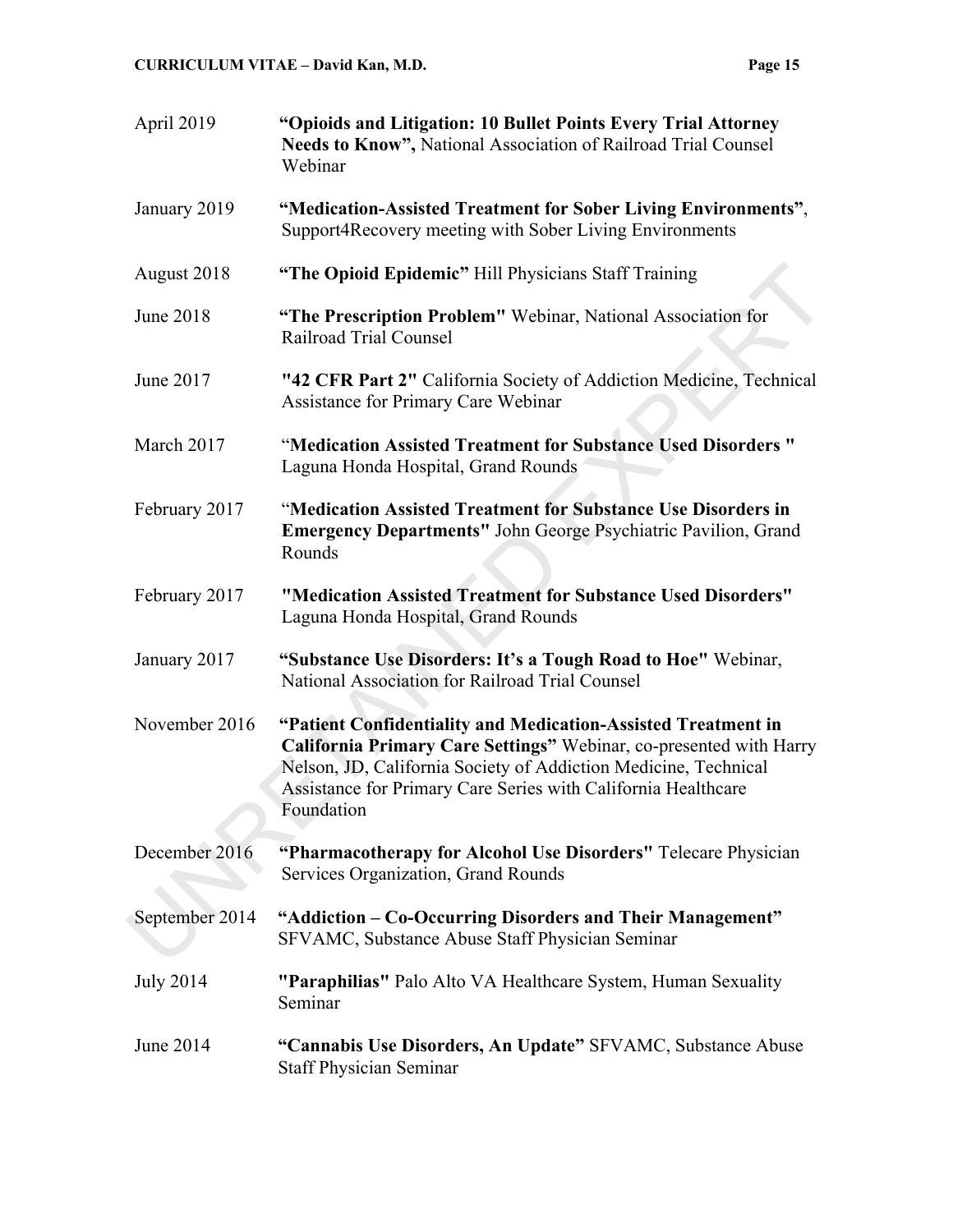| <br>., |  |
|--------|--|
|        |  |

| June 2013        | "Stimulant Use Disorders" SFVAMC, Substance Abuse Staff<br>Physician Seminar                                          |
|------------------|-----------------------------------------------------------------------------------------------------------------------|
| May 2013         | "Smoking Cessation and Chronic Mental Illness " SFVAMC,<br>Substance Abuse Staff Physician Seminar                    |
| January 2013     | "Forensic Psychiatry" SFVAMC, Substance Abuse Staff Physician<br>Seminar                                              |
| May 2012         | "Paraphilias" Palo Alto VA Healthcare System, Human Sexuality<br>Seminar                                              |
| March 2012       | "Pathological Gambling" SFVAMC, Substance Abuse Staff Physician<br>Seminar                                            |
| February 2012    | "Paraphilias: Clinical Assessment and Management" SFVAMC,<br>Substance Abuse Staff Physician Seminar                  |
| March 2012       | "Cannabis in Clinical Practice" Kaiser Oakland Department of<br><b>Psychiatry Grand Rounds</b>                        |
| <b>July 2011</b> | "Substance Abuse, The Basics" SFVAMC, Substance Abuse Staff<br>Physician Seminar.                                     |
| February 2011    | "Opioids" SFVAMC, Substance Abuse Staff Physician Seminar                                                             |
| February 2011    | "Medicinal Marijuana: What Every California Physician Should<br>Know" Salinas Valley Community Hospital, Grand Rounds |
| January 2011     | "Smoking in Psychiatric Populations" SFVAMC, Psychiatry<br><b>Resident Core Education Seminar</b>                     |
| October 2010     | "Substance Abuse in Asian Americans" Northern California<br>Psychiatric Society, Asian American Committee Meeting     |
| October 2010     | "Stimulant Use Disorders" SFVAMC, Psychiatry Resident Core<br><b>Education Seminar</b>                                |
| October 2010     | "Pathological Gambling" SFVAMC, Psychiatry Resident Core<br><b>Education Seminar</b>                                  |
| August 2010      | "Treatment of Opioid Dependence" SFVAMC, Psychiatry Resident<br><b>Core Education Seminar</b>                         |
| August 2010      | "Smoking Cessation and Chronic Mental Illness. Success<br><b>Strategies" SFVAMC, Grand Rounds</b>                     |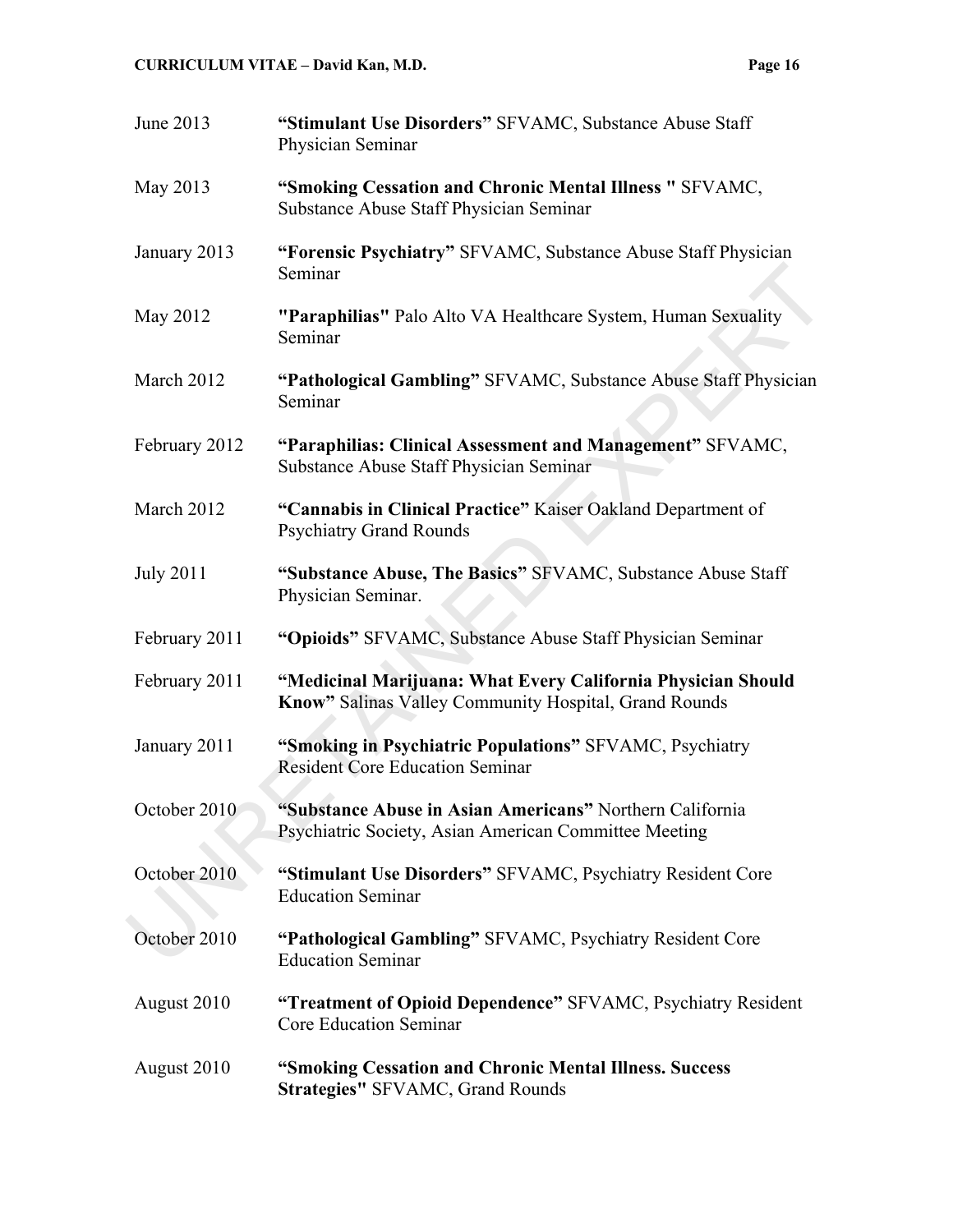| <b>June 2010</b> | "Psychopharmacology of Tobacco Dependence" SFVAMC,<br><b>Psychiatry Resident Core Education Seminar</b>                                                       |
|------------------|---------------------------------------------------------------------------------------------------------------------------------------------------------------|
| April 2010       | "Stimulants, Psychosis, and Treatment" SFVAMC, Psychiatry<br><b>Resident Core Education Seminar</b>                                                           |
| March 2010       | "Opiate Addiction and Treatment" SFVAMC, Psychiatry Resident<br><b>Core Education Seminar</b>                                                                 |
| November 2009    | "Pathological Gambling – Screening, Assessment, and Treatment"<br>SFVAMC, Psychiatry Resident Core Education Seminar                                          |
| November 2009    | "Paraphilia Assessment, Medical Management, and Risk<br>Reduction" SFVAMC, Psychiatry Resident Core Education Seminar                                         |
| August 2009      | "Opioid Dependence and Treatment" SFVAMC, Psychiatry Resident<br><b>Core Education Seminar</b>                                                                |
| <b>July 2009</b> | "Cocaine and Amphetamine" SFVAMC, Psychiatry Resident Core<br><b>Education Seminar</b>                                                                        |
| <b>July 2009</b> | "Psychosocial Treatment of Addiction" SFVAMC, Psychiatry<br><b>Resident Core Education Seminar</b>                                                            |
| <b>July 2009</b> | "Harm Reduction in Addiction Treatment" San Francisco State<br>University Social Work Program, Harm Reduction Day Conference                                  |
| May 2009         | "Smoking Cessation and Chronic Mental Illness" California Society<br>of Addiction Medicine, CME Presentation                                                  |
| May 2009         | "Paraphilias - Assessment and Medical Management" SFVAMC,<br><b>Human Sexuality Course</b>                                                                    |
| February 2009    | "Methamphetamine – From Start to Psychosis – Epidemiology,<br>Phenomenology and Treatment" UC Davis, Sacramento County Jail<br><b>Psychiatry Grand Rounds</b> |
| February 2009    | "Opioids" SFVAMC, Substance Abuse Staff Physician Seminar                                                                                                     |
| January 2009     | "Psychosocial Treatment of Addiction" SFVAMC, Psychiatry<br><b>Resident Core Education Seminar</b>                                                            |
| September 2008   | "Suicide Risk Assessment" SFVAMC, Suicide Prevention Town Hall<br>Meeting                                                                                     |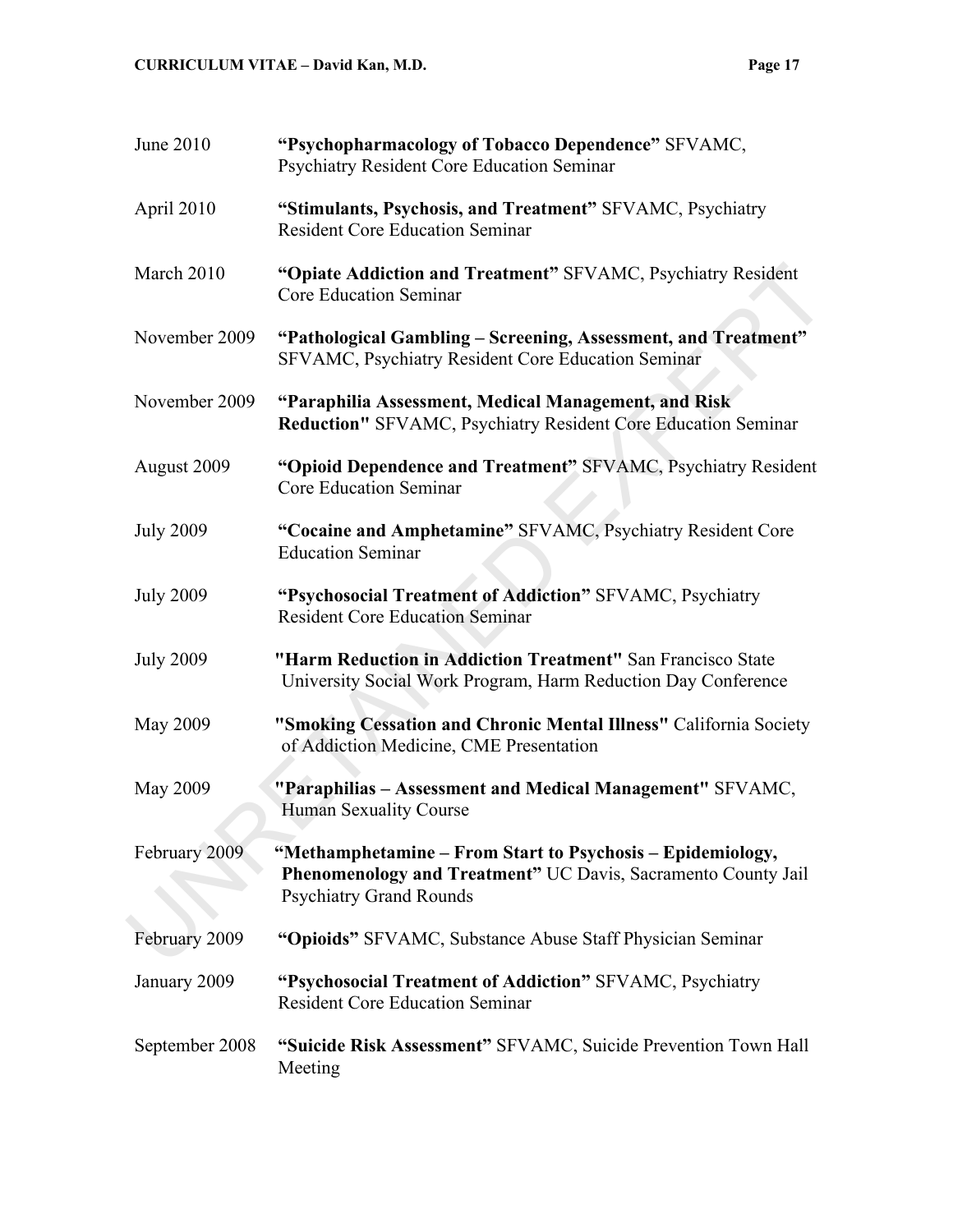| September 2008   | "Thank You for NOT Smoking - Innovations in Smoking Cessation<br>in Chronic Mental Illness" California Pacific Medical Center,<br><b>Psychiatry Grand Rounds</b> |
|------------------|------------------------------------------------------------------------------------------------------------------------------------------------------------------|
| September 2008   | "Pain Management in the Addicted Patient" SFVAMC, Medicine<br><b>Intern Rounds</b>                                                                               |
| August 2008      | "Stimulant Dependence and Treatment" SFVAMC, Psychiatry<br><b>Resident Core Education Seminar</b>                                                                |
| <b>July 2008</b> | "Opiate Dependence and Treatment" SFVAMC, Psychiatry Resident<br><b>Core Education Seminar</b>                                                                   |
| <b>June 2008</b> | "Psychosocial Treatment of Addiction" SFVAMC, Psychiatry<br><b>Resident Core Education Seminar</b>                                                               |
| March 2008       | "Buprenorphine in the Treatment of Opioid Dependence." Oakland<br>Army Base, VAMC                                                                                |
| March 2008       | "Service Connection and Clinical Decision-Making: What is in the<br>best interests of our patients?" Grand Rounds, SFVAMC                                        |
| March 2008       | "Opiate Dependence and Treatment" SFVAMC, Psychiatry Resident<br><b>Core Education Seminar</b>                                                                   |
| February 2008    | "Cannabis and PTSD" Grand Rounds, SFVAMC                                                                                                                         |
| January 2008     | "Thank You for NOT Smoking: Smoking Cessation and Chronic<br>Mental Illness" Grand Rounds, San Francisco General Hospital<br><b>Psychiatry Service</b>           |
| January 2008     | "Innovations in Pharmacotherapy for Smoking Cessation"<br>SFVAMC, Substance Abuse Staff Physician Seminar                                                        |
| November 2007    | "Addiction Myths" East Bay Taiwanese American Service Committee                                                                                                  |
| November 2007    | "Forensic Psychiatry" UCSF Forensic Psychiatry Interest Group                                                                                                    |
| October 2007     | "Acute Pain Management in Addicted Patients" SFVAMC,<br>Medicine Intern Rounds                                                                                   |
| August 2007      | "Buprenorphine and the Treatment of Opioid Dependence"<br>SFVAMC, Psychiatry Resident Core Education Seminar                                                     |
| August 2007      | "Opioid Dependence" SFVAMC, Psychiatry Resident Core Education<br>Seminar                                                                                        |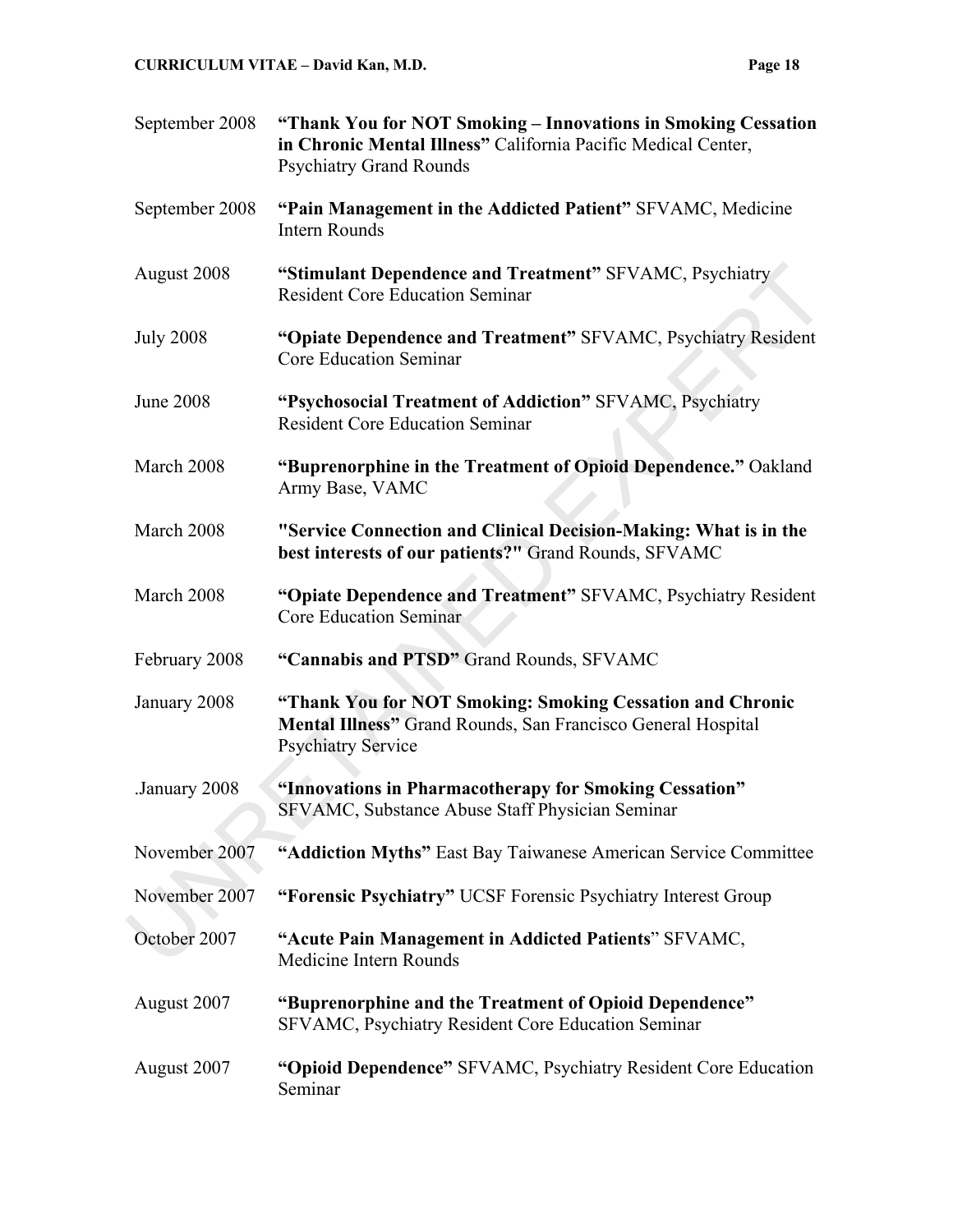| <b>July 2007</b> | "Prescription Drug Abuse" SFVAMC, Psychiatry Resident Core<br><b>Education Seminar</b>                                                                                          |
|------------------|---------------------------------------------------------------------------------------------------------------------------------------------------------------------------------|
| June 2007        | "Pharmacologic Management of Addiction" San Francisco<br><b>Collaborative Justice Courts Education Seminar</b>                                                                  |
| April 2007       | "Assessment and Management of Sex Offenders" SFVAMC,<br><b>Psychiatry Resident Core Education Seminar</b>                                                                       |
| March 2007       | "Buprenorphine and the Treatment of Opioid Dependence"<br>SFVAMC, Psychiatry Resident Core Education Seminar                                                                    |
| March 2007       | "Cannabis" SFVAMC, Psychiatry Resident Core Education Seminar                                                                                                                   |
| March 2007       | "Introduction to Methamphetamine" SFVAMC, Psychiatry Resident<br><b>Core Education Seminar</b>                                                                                  |
| March 2007       | "Suicide Prevention" Panel Speaker, SFVAMC Suicide Prevention<br>Day                                                                                                            |
| March 2007       | "Pain Management in the Addicted Patient" SFVAMC Advanced<br><b>Practice Nurses Grand Rounds</b>                                                                                |
| March 2007       | "Prescription Drug Abuse" SFVAMC, Substance Abuse Staff<br>Physician Seminar                                                                                                    |
| March 2007       | "Buprenorphine and the Treatment of Opioid Dependence"<br>SFVAMC, Psychiatry Resident Core Education Seminar                                                                    |
| February 2007    | "Methadone and the Treatment of Opioid Dependence" SFVAMC,<br><b>Psychiatry Resident Core Education Seminar</b>                                                                 |
| February 2007    | "Introduction to Opioid Dependence" SFVAMC, Psychiatry<br><b>Resident Core Education Seminar</b>                                                                                |
| November 2006    | "Assessment and Management of Paraphilic Disorders" SFVAMC,<br><b>Psychiatry Resident Core Education Seminar</b>                                                                |
| November 2006    | "Patient Rights vs. Therapist Safety: In the Wake of Another<br>Psychiatrist Slaying, is it Time for Involuntary Antipsychotics?"<br>SFVAMC, Mental Health Service Grand Rounds |
| November 2006    | "Management of Acute Pain in Addicted Patients" SFVAMC,<br>Medicine Service Intern Seminar                                                                                      |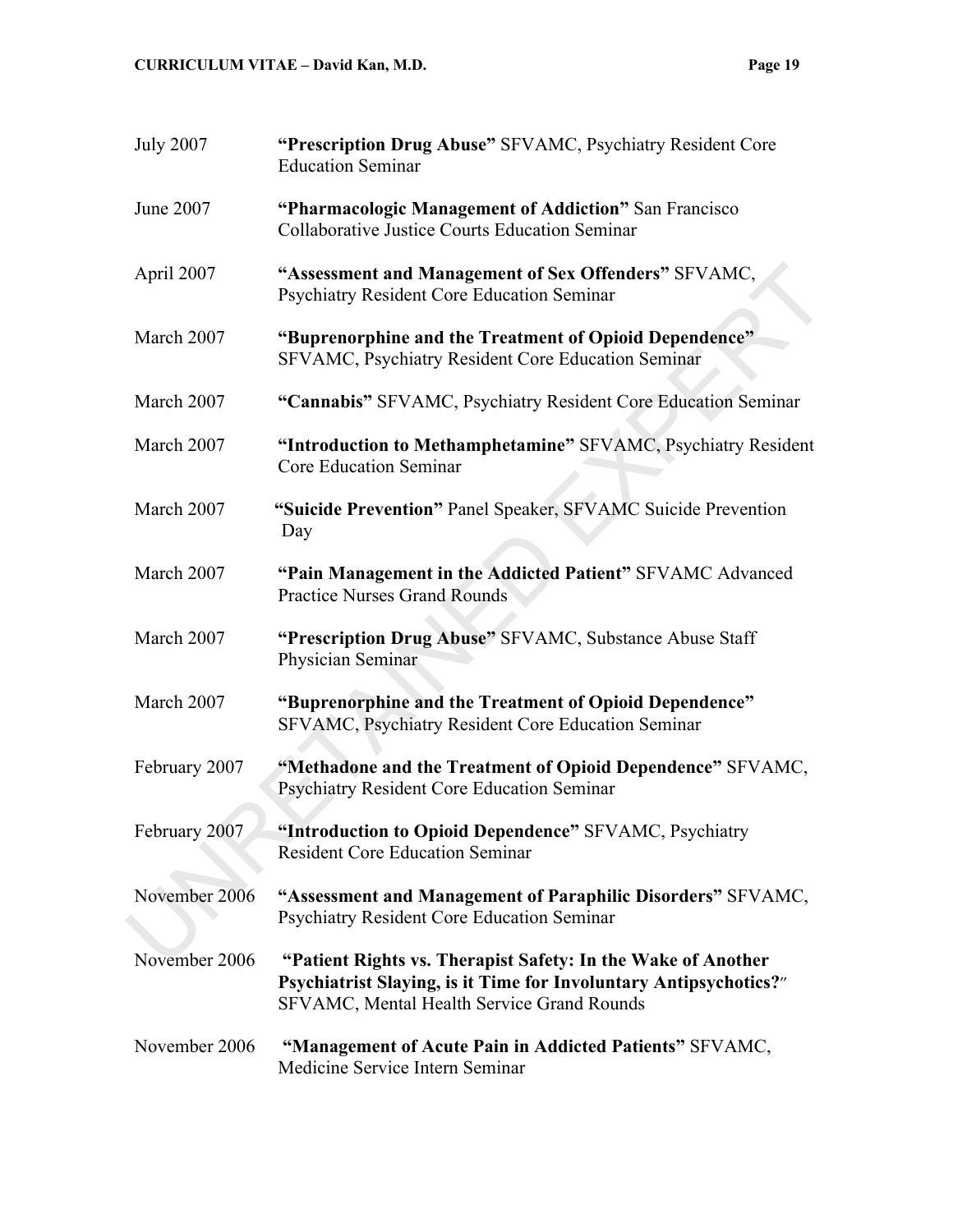| October 2006     | "Medicinal Cannabis Controversy" SFVAMC, Psychiatry Resident<br><b>Core Education Seminar</b>                                                                      |
|------------------|--------------------------------------------------------------------------------------------------------------------------------------------------------------------|
| September 2006   | "Stimulant Psychosis" SFVAMC, Substance Abuse Staff Physician<br>Seminar                                                                                           |
| September 2006   | "Myths of Addiction" SFVAMC, Substance Abuse Staff Physician<br>Seminar                                                                                            |
| September 2006   | "Does modern psychiatry blur the boundaries between illness and<br>health? - The controversy of ADHD" SFVAMC, Mental Health<br><b>Service Grand Rounds</b>         |
| <b>July 2006</b> | "The Psychological Autopsy" SFVAMC, Substance Abuse Staff<br>Physician Seminar                                                                                     |
| <b>May 2006</b>  | "Psychiatric Malpractice" SFVAMC, Substance Abuse Staff<br>Physician Seminar                                                                                       |
| March 2006       | "Abstain or Contain? Perspectives on Abstinence and Harm<br>Reduction in the Treatment of Substance Problems" SFVAMC,<br><b>Mental Health Service Grand Rounds</b> |
| March 2006       | "Introduction to Opiate Dependence and Methadone Maintenance"<br>SFVAMC, Psychiatry Resident Core Education Seminar                                                |
| December 2005    | "Buprenorphine treatment of Opiate Dependence" SFVAMC,<br><b>Psychiatry Resident Core Education Seminar</b>                                                        |
| June 2005        | "Was its Meth or Madness? Methamphetamine Use and the<br><b>Insanity Defense"</b> SFVAMC, Substance Abuse Staff Physician<br>Seminar                               |
| September 2005   | "Mad or Bad? A Case of Substance-Induced Psychosis and the<br><b>Insanity Defense"</b> SFVAMC, Substance Abuse Staff Physician<br>Seminar                          |
| February 2005    | "Medicinal Marijuana – Fact and Fiction" California Pacific<br>Medical Center, Psychiatry Resident Seminar                                                         |
| November 2004    | "Evaluation and Treatment of Sex Offenders" SFVAMC, Substance<br>Abuse Staff Physician Seminar                                                                     |
| November 2004    | "Violence Risk Assessment in Stalkers" SFVAMC, Substance Abuse<br><b>Staff Physician Seminar</b>                                                                   |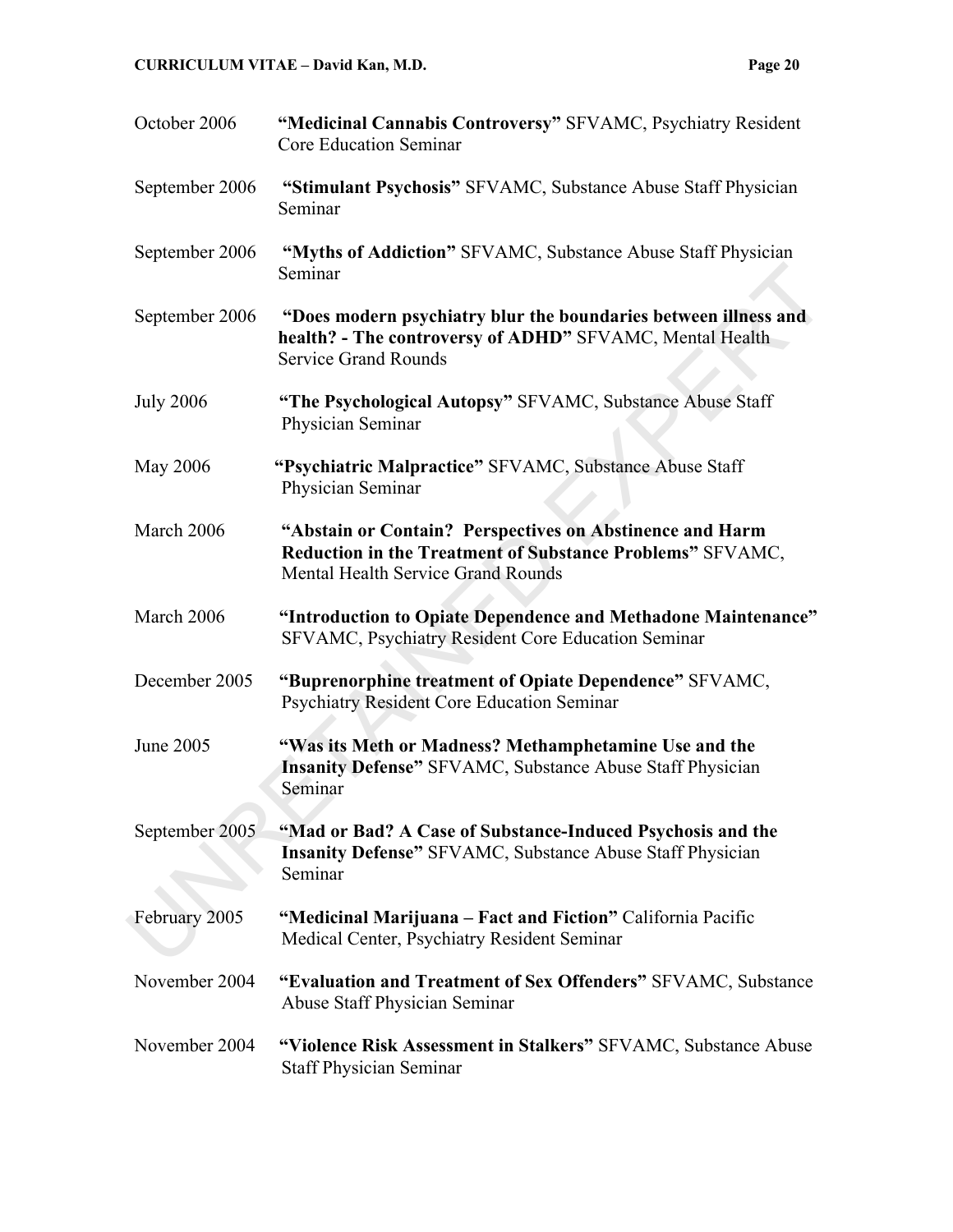| September 2004 | "Practical Risk Assessment" University of California, Berkeley<br>Graduate Psychology Training Seminar                                                           |
|----------------|------------------------------------------------------------------------------------------------------------------------------------------------------------------|
| September 2004 | "Drug Abuse 101" University of California, San Francisco<br>Department of Psychiatry Intern Clinic                                                               |
| August 2004    | "Introduction to Forensic Psychiatry" California Pacific Medical<br>Center, Psychiatric Resident Training Seminar                                                |
| June 2004      | "Sex, Drugs, and Prison" University of California, San Francisco<br>Psychiatry Interest Group Career Development Talk                                            |
| February 2004  | "Violence Risk Assessment in Stalkers" San Francisco District<br>Attorney, Stalking Task Force Education Meeting                                                 |
| January 2004   | "Behavioral Health Courts" San Francisco Medical Society,<br>Psychiatric Services Committee Meeting                                                              |
| November 2003  | "Drug Abuse Mythology" San Francisco Superior Court, Drug Court<br><b>Education Seminar</b>                                                                      |
| November 2003  | "Practical Risk Assessment" University of California, Berkeley<br>Graduate Psychology Training Seminar                                                           |
| October 2003   | "Reefer Madness: Marijuana and the Drug Court" San Francisco<br>Superior Court, Drug Court Education Seminar                                                     |
| September 2003 | "Prescription Drug Abuse" San Francisco Superior Court, Drug Court<br><b>Education Seminar</b>                                                                   |
| June 2003      | "Violence Risk Assessment" San Francisco Veterans Administration<br>Medical Center (SFVAMC), Health Care for Homeless Veterans Staff<br><b>Education Seminar</b> |
| April 2003     | "Violence Risk Assessment" SFVAMC, Substance Use Post-<br>Traumatic Stress Disorder Clinical Case Conference                                                     |
| March 2003     | "Suicide Risk Assessment" SFVAMC, Health Care for Homeless<br><b>Veterans Staff Education Seminar</b>                                                            |
| March 2003     | "Drug Abuse 101" University of California, San Francisco.<br>Department of Psychiatry Intern Clinic                                                              |
| February 2003  | "Practical Risk Assessment" SFVAMC, Substance Abuse Staff<br>Physician Seminar                                                                                   |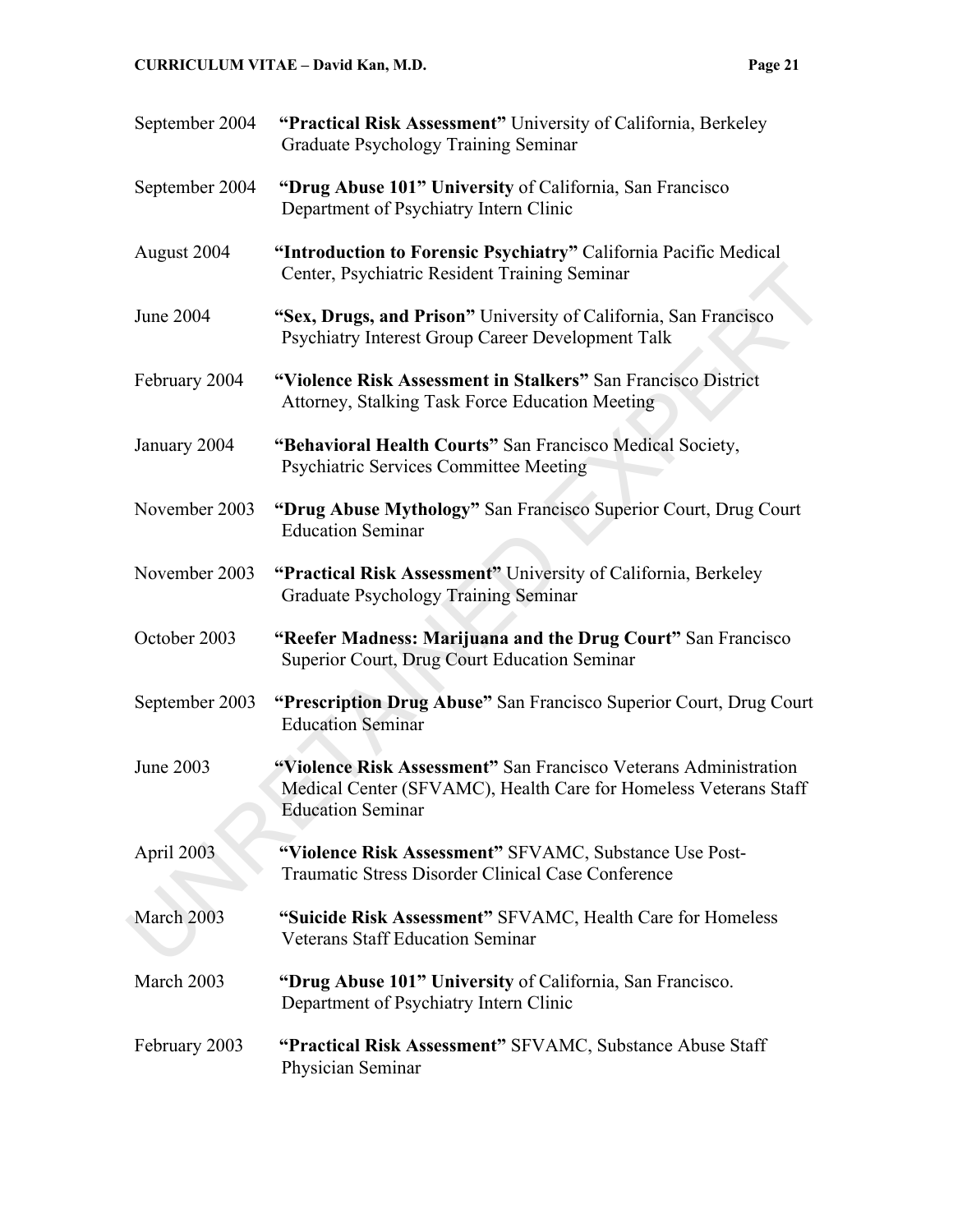| February 2003                                  | "Club Drugs" SFVAMC, Health Care for Homeless Veterans Staff<br><b>Education Seminar</b>                                                                                                                                                                       |  |
|------------------------------------------------|----------------------------------------------------------------------------------------------------------------------------------------------------------------------------------------------------------------------------------------------------------------|--|
| February 2003                                  | "Club Drugs" SFVAMC, Substance Abuse Staff Physician Seminar                                                                                                                                                                                                   |  |
| February 2003                                  | "Suicide Risk Assessment" SFVAMC, Substance Use Post-Traumatic<br><b>Stress Disorder Clinical Case Conference</b>                                                                                                                                              |  |
| January 2003                                   | "Club Drugs" University of California, San Francisco. Department of<br><b>Psychiatry Noon Seminar Series</b>                                                                                                                                                   |  |
| December 2002                                  | "Stimulant Drug Interactions - What Will Kill You and What<br>Won't" San Francisco General Hospital. Stimulant Treatment<br><b>Outpatient Program Team Meeting</b>                                                                                             |  |
| November 2002                                  | "Drug Abuse 101" University of California, San Francisco.<br>Department of Psychiatry Intern Clinic                                                                                                                                                            |  |
| <b>July 2002</b>                               | "Drug Courts and California Proposition 36." University of<br>California, San Francisco. Psychiatry and the Law Lecture Series                                                                                                                                 |  |
| December 1999                                  | "Post Traumatic Stress Disorder - Diagnosis and Treatment." San<br>Francisco General Hospital, Inpatient HIV Focus Unit lecture                                                                                                                                |  |
| November 1999                                  | "The Tooth Fairy, The Easter Bunny, Santa Claus: Psychotherapy<br>on an Inpatient Unit - Forging a Therapeutic Relationship with a<br>Severely Suicidal Patient." San Francisco General Hospital,<br>Department of Psychiatry, Clinical Case Conference Series |  |
| <b>SAN FRANCISCO VA MEDICAL CENTER SERVICE</b> |                                                                                                                                                                                                                                                                |  |
| 2012                                           | Healthcare Failure Mode Effect Analysis on Disruptive Behavior                                                                                                                                                                                                 |  |
| 2010-2012                                      | <b>Co-Leader, Access Center Team Leaders</b>                                                                                                                                                                                                                   |  |
| 2009-2012                                      | <b>Co-Chair, Disruptive Behavior Committee</b>                                                                                                                                                                                                                 |  |
| 2008-Present                                   | <b>Medical Review Officer</b>                                                                                                                                                                                                                                  |  |

# *SAN FRANCISCO VA MEDICAL CENTER SERVICE*

| 2012         | <b>Healthcare Failure Mode Effect Analysis on Disruptive Behavior</b>                    |
|--------------|------------------------------------------------------------------------------------------|
| 2010-2012    | <b>Co-Leader, Access Center Team Leaders</b>                                             |
| 2009-2012    | <b>Co-Chair, Disruptive Behavior Committee</b>                                           |
| 2008-Present | <b>Medical Review Officer</b>                                                            |
| 2007-2010    | <b>Member, Suicide Prevention Committee</b>                                              |
| 2007-2008    | <b>Chair, Ad Hoc Task Force on Incarcerated Veterans</b>                                 |
| 2006-2015    | <b>Pharmacy and Therapeutics Committee Member for Psychotropic</b><br><b>Medications</b> |